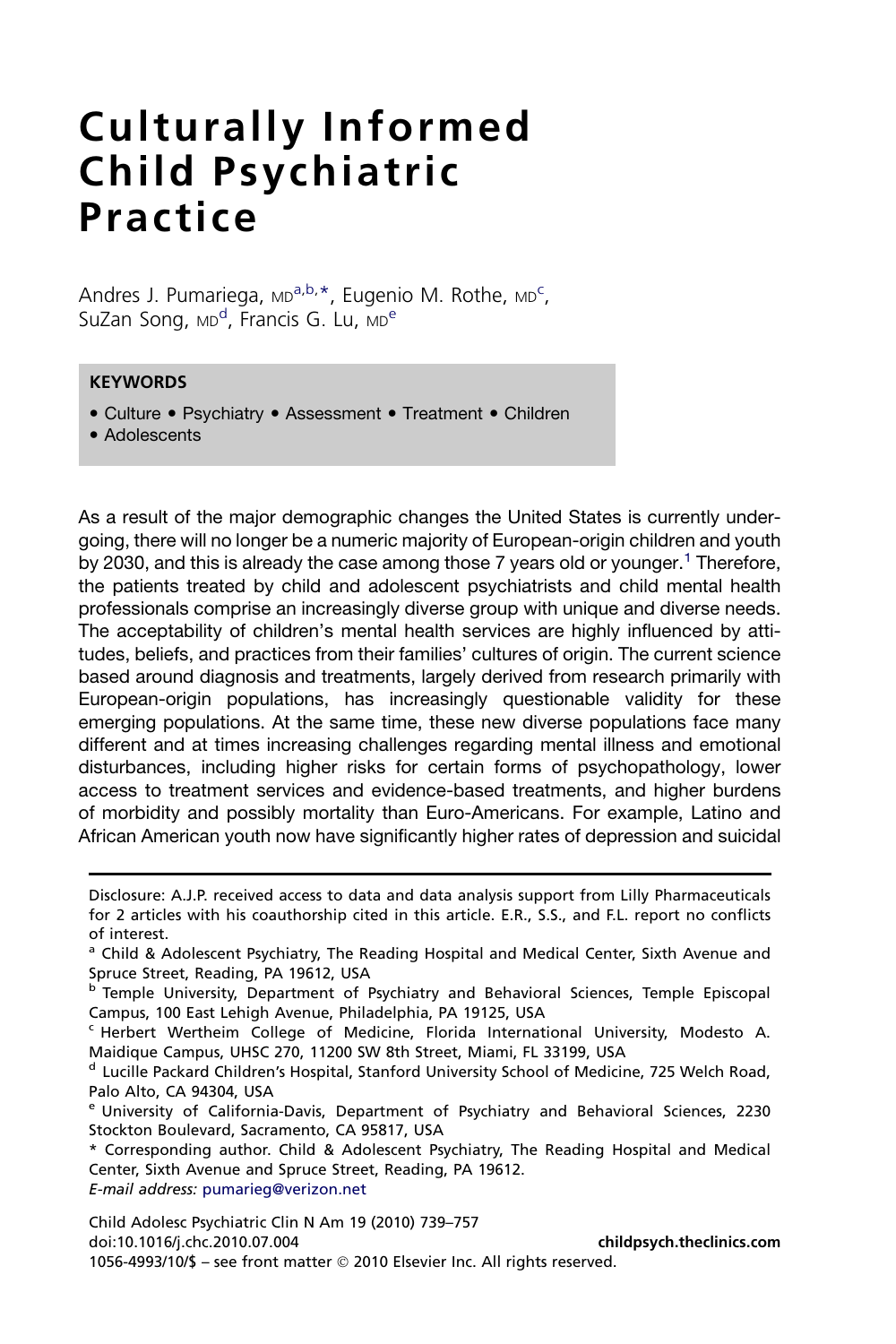ideation and attempts than Euro-Americans, as highlighted by the most recent Youth Risk Behavior Survey by the US Centers for Disease Control and Prevention.<sup>[2](#page-14-0)</sup>

Cultural, ethnic, and racial factors relating to mental illness, emotional disturbances, and their treatment deserve closer attention and consideration. However, our health care system, including our mental health system, has not been effective in addressing the needs of culturally diverse populations, resulting in racial/ethnic disparities in health associated with higher morbidity and even mortality among minorities. This outcome has led to the increasing recognition of racial and ethnic disparities in mental health care (see the article by Alegria and colleagues elsewhere in this issue for further exploration of this topic). In this article, the authors outline the practical application of cultural competence principles in day-to-day clinical work by child and adolescent psychiatrists and other mental health professionals.

# CULTURAL COMPETENCE MODEL

In response to these mounting clinical and service delivery challenges, cultural competence became one of the core principles of the children's community-based systems of care movement from its outset. Cross and colleagues<sup>[3](#page-14-0)</sup> defined cultural competence within the context of serving children with serious emotional disturbances as a "set of congruent behaviors, attitudes, and policies found in a system, agency, or a group of professionals that enables them to work effectively in a context of cultural difference." These investigators identified a spectrum of cultural competence that has been demonstrated by societies and their institutions over centuries, ranging from cultural destructiveness (genocide, lynching, ethnic cleansing), cultural incapacity (segregation, discrimination, immigration quotas, services that break up families), cultural blindness ("equal" treatment for all, but not making distinctions in services offered on differences in values or beliefs), cultural pre-competency (realization of differences but insufficient provision of services), to cultural competence. Few societies have achieved the last stage, cultural proficiency (provision of innovative culturally specific services and research).

Cross and colleagues<sup>[3](#page-14-0)</sup> went on to define characteristics that culturally competent clinicians and organizations represented. For clinicians, they cited the key elements awareness/acceptance of difference, awareness of own cultural values, understanding dynamics of difference in the clinical encounter, the development of clinically relevant cultural knowledge, and the ability to adapt practice to cultural context of the patient. For the organization, they cited valuing diversity, the performance of cultural self-assessments, management of the dynamics of difference, institutionalization of cultural knowledge, and the adaptation to cultural diversity (including policies, values, structure, and services), accounting for unique characteristics such as their socioeconomic level, level of acculturation, and experience with the service system. Cross and colleagues asserted that it was difficult for clinicians to practice in a culturally competent fashion without the support from a culturally competent organization.

# CULTURAL CHALLENGES TO DIAGNOSIS AND TREATMENT

Diagnosing culturally diverse children can be challenging to unfamiliar clinicians. Children from diverse populations can demonstrate different symptomatology compared with Euro-Americans, with misdiagnosis being a significant challenge.<sup>[4,5](#page-14-0)</sup> One cause of misdiagnosis is different symptom expression as compared with European-origin populations for common forms of psychopathology. For example, somatization and anger are symptoms more frequently associated with depression and anxiety in minority youth, leading to underdiagnosis. $6,7$  African American and Hispanic children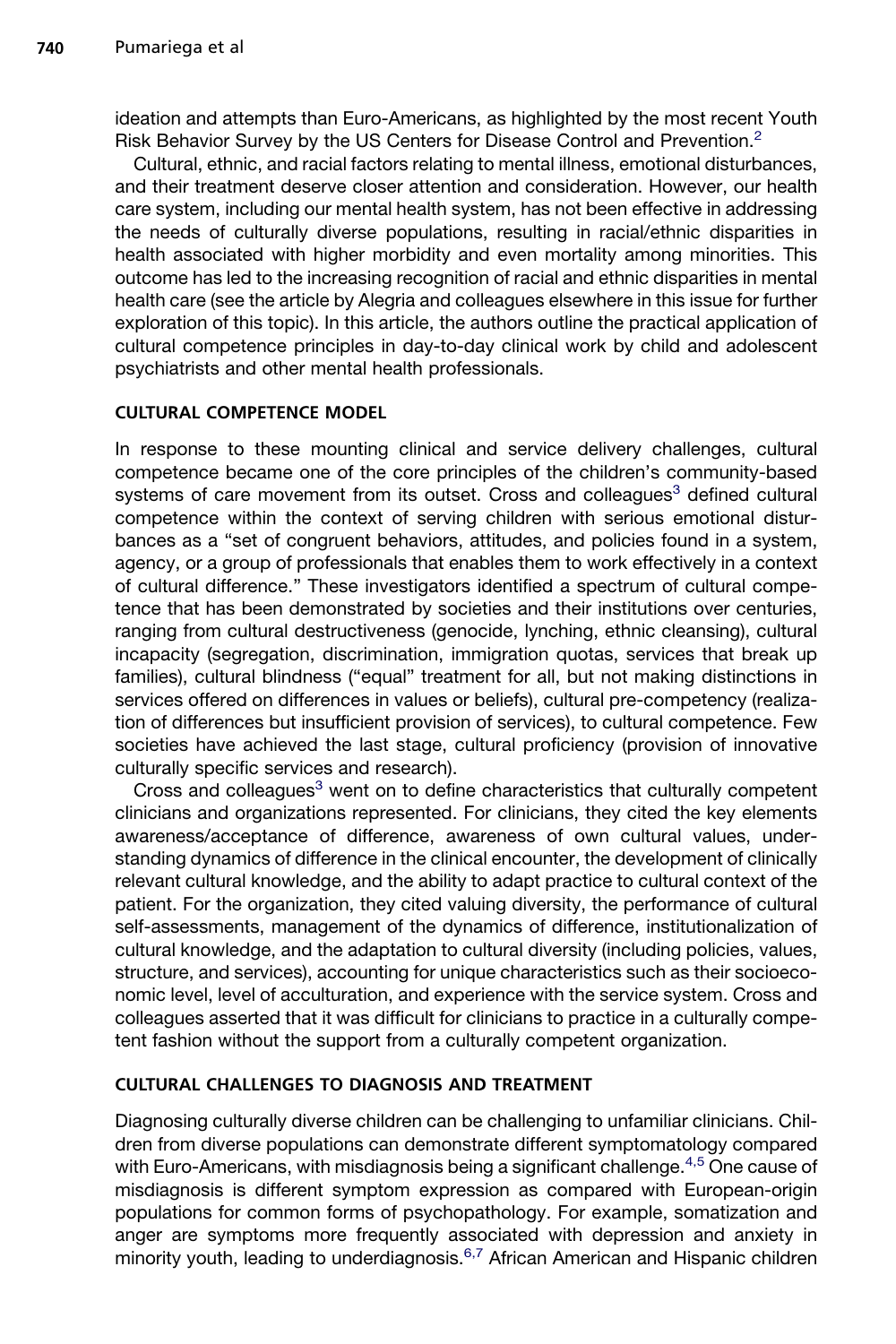who show anger or disruptive behaviors may have underlying internalizing disorders, but clinicians may focus on their externalizing symptoms.<sup>[8](#page-14-0)</sup> Thresholds of distress are also different, as exemplified by differences in the degree of emotional reactivity seen during illness episodes. For example, depressed Asian-origin individuals show heightened reactivity during depression whereas Caucasians show less reactivity when depressed.[9](#page-14-0) Similarly, Caribbean-origin Latinos can demonstrate more dramatic expressions of distress than Latinos originating from mainland Latin America and from European-origin populations.

Even normative affective expressiveness can vary greatly among and within cultural groups, and can similarly be misinterpreted as abnormal. For example, subdued expressiveness in Asian and American Indian children and adolescents, or aversion of eye contact with adults in Asian, African Americans, or mainland Latino children and adolescents, are signs of respect for elders. Native American culture emphasizes nonverbal communication, and feelings, particularly anger, are not to be expressed openly or verbally.

Diverse cultural groups' understanding of emotional distress and even mental illness can vary significantly, and can influence their expressions of distress and help-seeking behaviors. Idioms of distress are linguistic or somatic patterns of experiencing and expressing illness, affliction, or general stress. These idioms vary significantly among different ethnic/cultural groups; at times they may not even be indicators of psychopathology but of normal emotional distress, and as such can be misdiagnosed. For example, Latinos have specific cultural idioms of distress to describe the somatization process, such as *nervios* (nerves), anger-related illnesses such as *bilis* (bile) or *co´lera* (rage), conditions associated with the hot-cold theory of disease such as *pasmo* (spasm of muscles), or afflictions attributed to the abnormal circulation of air in the body, such as *mal aire* (bad air) or *gases*. Some of these expressions take on unique symptom patterns or characteristics not found at all in the diagnostic nosology as outlined by the *Diagnostic and Statistical Manual of Mental Disorders* (Fourth Edition, Text Revised) (DSM-IV-TR), $10$  and are referred to as culture-bound syndromes. For example, many Caribbean-origin Latinos describe a constellation of depressive, anxiety, somatic, and dissociative symptoms known as *nervios* (nerves) illness, and can experience an acute syndrome termed *ataques de nervios*, which combines these symptoms as well as agitation, dissociation, and even brief psychosis. These culturally specific idioms of distress or syndromes are based on explanatory models that are founded on or invoke spiritual, supernatural, or unique interpersonal beliefs, Such explanatory models and expressions may lead families to seek help from a spiritual healer rather than a mental health professional, thus making diagnosis and treatment more challenging.<sup>11-14</sup>

Diagnosing culturally diverse minority children is also more challenging due to the frequent presence of comorbidities. For example, stresses associated with immigration, acculturation stress, discrimination, and community violence contribute not only to depression but also to comorbidities of anxiety, disruptive behavior, substance abuse, and/or posttraumatic stress disorders.<sup>[15–17](#page-14-0)</sup> As with many people of lower socioeconomic status, people of immigrant and minority backgrounds tend to postpone seeking treatment until either the child's situation is fairly critical, or the family is under significant distress from his or her symptoms. This situation may be related to their socioeconomic background, lack of insurance, multiple economic and social demands, stigma of mental illness, perceived barriers to treatment, and cultural values that are more present-focused and not as future- or prevention-oriented (see the article by Alegria and colleagues elsewhere in this issue for further exploration of this topic).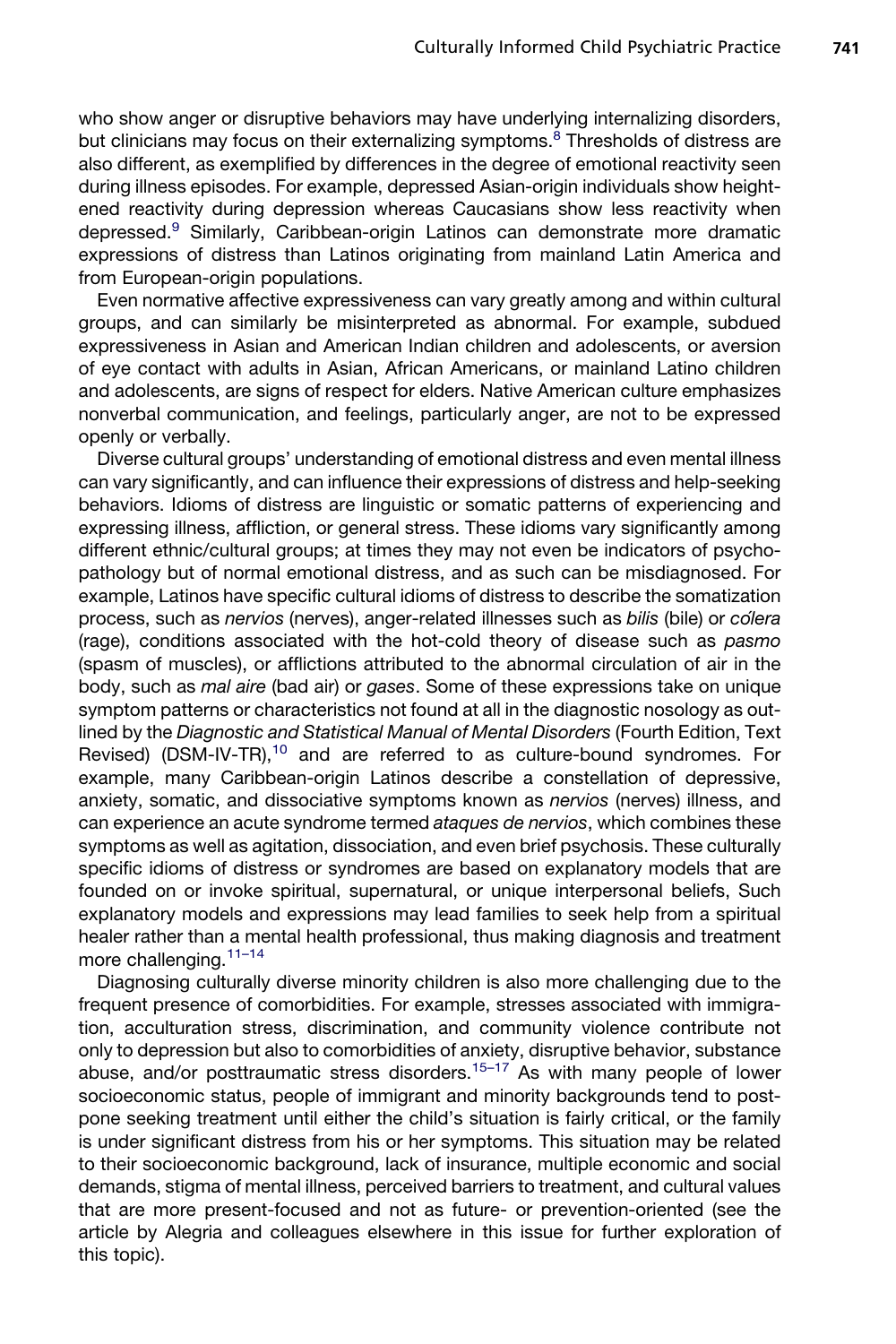Biological factors related to culture have risen in importance as we have come to rely more on pharmacological treatments. Various genes control the metabolism of drugs through their effects on metabolizing enzymes, receptor regulation, and transporters, and their polymorphisms are associated with different racial and ethnic populations. The article by Lawson and colleagues elsewhere in this issue review the importance of ethnopharmacology in the mental health of culturally diverse children and youth. The rapidly growing knowledge from this field and its related field of pharmacogenomics will need to be rapidly incorporated into the knowledge base and treatment armamentarium of clinicians serving diverse populations.

## Culturally Informed Clinical Assessment

Language and communication are critical in obtaining accurate clinical information and establishing a therapeutic alliance, especially with family members. However, many immigrants (particularly recent immigrant youth and especially parents) may have limited English proficiency and may not be able to fully participate in the clinical process. In those situations, translation and interpretation are critical to effective care, and interpreters should be readily available and have proper training in both translation and psychiatric terminology and services. These professionals should not only serve as linguistic interpreters but also as cultural consultants, helping to decipher verbal and nonverbal communication. The lack of interpreter services leads to the use of untrained translators, including family members, siblings, or even the affected child, without regard to the adverse impact of these practices. The use of the affected child should be always forbidden, given its demonstrated deleterious effects on family func-tion.<sup>[18](#page-14-0)</sup> Similarly, any rating instruments used should not only be translated to the language of the family member or child but should also (if possible) be validated and normed for that given ethnic/racial population.<sup>[19,20](#page-14-0)</sup>

At times, diverse families may seek treatment under external pressure from social agencies, such as school, child welfare, or juvenile justice officials, or during an emergent situation as a result of postponement of services. Treatment thus tends to start on an adversarial and more urgent basis, with higher rates of involuntary commitment and premature termination from treatment.[4](#page-14-0) These trends have significant implications for treatment effectiveness, as symptomatic improvement without remission because of premature termination is often associated with poor prognosis, more recurrences, and poorer outcomes. Stigma is also a major culturally related barrier to seeking mental health services. Many cultures have major negative associations with mental illness, while the fear of double discrimination (being culturally different as well as "crazy") also presents diverse families and youth from accessing services.<sup>21</sup> Some of these attitudes may originate historically in negative experiences with the mental health system by minority populations in the United States and by immigrants in their home nations.<sup>[22](#page-15-0)</sup> The patient and family should be explicitly reassured about patient confidentiality to the fullest extent possible, because some immigrant families are very concerned about people in their community having knowledge about what is revealed.

Clinicians' self-awareness about their attitudes and perceptions of diverse patients is a critical aspect of effective cross-cultural evaluation and treatment. The report by the Institute of Medicine<sup>[23](#page-15-0)</sup> titled *Unequal Treatment* has outlined how racial/ethnic disparities are related to subtle factors at the level of clinicians affecting their ability to objectively evaluate diverse populations in the face of cultural difference. The report hypothesizes 3 main factors contributing to health disparities: health systems-level factors—financing, structure of care, cultural and linguistic barriers; patient-level factors—patient preferences, refusal of treatment, poor adherence, and biological differences; and disparities arising from the clinical encounter. The investigators found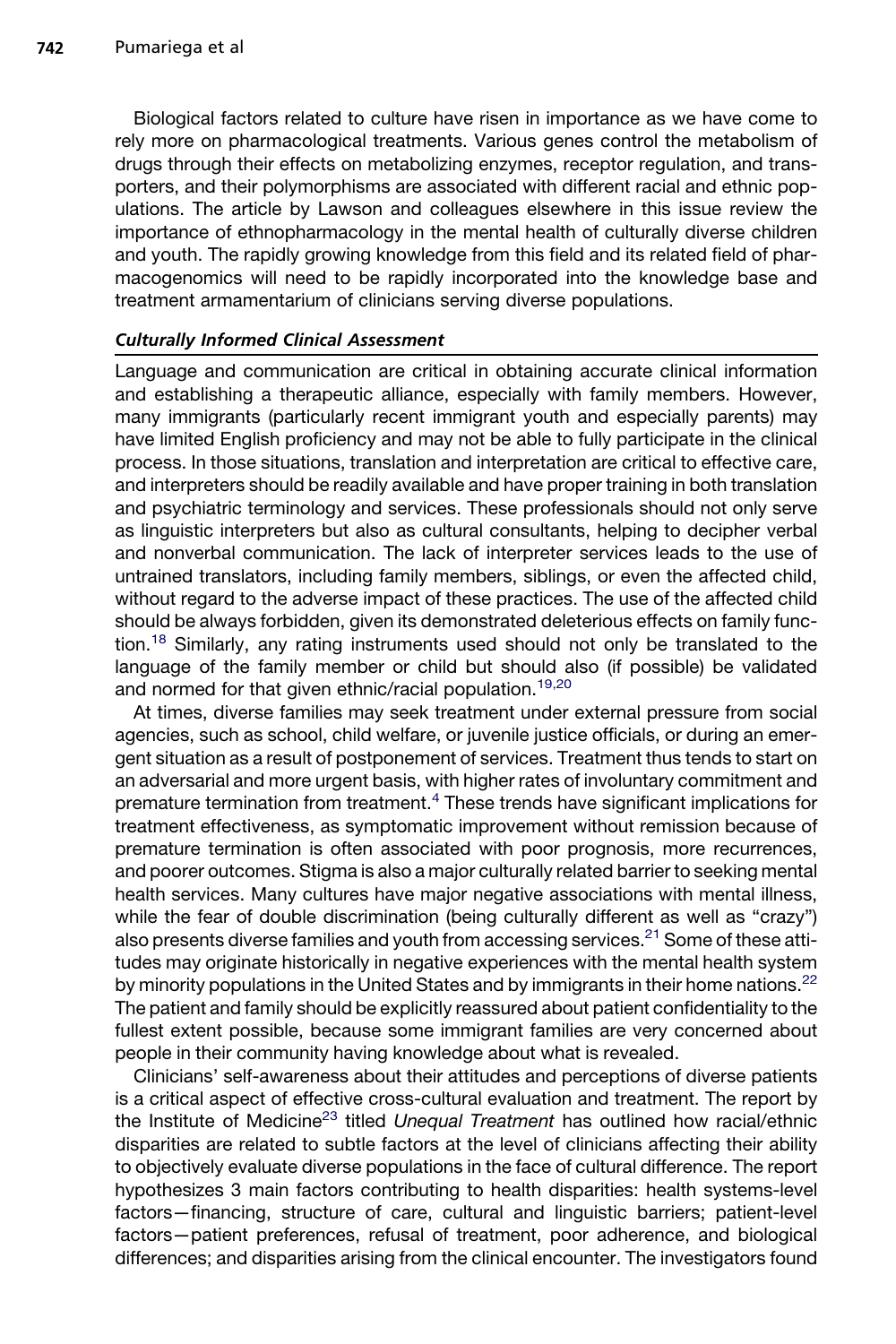that the main clinician factors were related to clinicians' possible tendencies to engage in bias, uncertainty, and stereotyping when encountering diverse patients. No evidence suggests that providers are more likely than the general public to express racial/ethnic biases, but some evidence suggests that unconscious biases may exist. Uncertainty was found to be plausible, particularly when providers treat patients who are dissimilar in cultural or linguistic background and they are uncertain about how to approach their care. There is evidence that suggests that clinicians, like everyone else, use "cognitive shortcuts" that result from stereotyping.

Effectiveness in addressing cultural factors is related not only to knowledge about the family's cultural background but also to the clinician's ability to form a patientand family-centered alliance in which he or she respect the family's knowledge and unique perspectives on the child, avoids stereotyping, and empowers them to make critical treatment decisions. Cooper and colleagues<sup>[24](#page-15-0)</sup> demonstrated that the failure to form such alliances contributes to significant barriers in assessment and subsequent use of health services by minority patients, whereas race-concordant clinician-patient pairs tended to prevent such misalliance. The initial interview is a critical juncture to establish a strong therapeutic alliance. Factors such as the maintenance of appropriate distance, eye contact, use of appropriate gestures in greetings, and demonstrating genuine warmth can serve as grounds for establishing trust or developing mistrust of the clinician.<sup>[25](#page-15-0)</sup>

It is also important to obtain critical contextual information during the initial evaluation about how culture influences the child's and family's understanding of the presenting problems and perceptions of needs. This interview includes asking about beliefs and attitudes about treatment, and inquiring after whether treatment was coerced in any way or whether there is conflict in the family around accessing services. The clinician should address these concerns as best possible, and empower the family and older child to make the most appropriate treatment choices available, addressing the perceptions of power differentials with the clinician. The clinician should inquire about barriers that may prevent the family from obtaining services for their child or adolescent, including bureaucratic barriers common in hospitals or clinics. Diverse children and their families are usually best served in community clinics located in familiar community locations where families feel comfortable, and should be affiliated with institutions that are favorably viewed by the community.<sup>[20](#page-15-0)</sup>

The clinician should assess the strengths and needs of both the child or adolescent and of key family members, taking into account the danger of prematurely assigning diagnoses to the patient. The clinician should attend to variations in the expression of affect and behavior to prevent misdiagnosis, taking into account idioms of distress, differential expressions of normal emotions/affect and symptoms, and culture-bound syndromes.<sup>[13,14](#page-14-0)</sup> The diagnosis and treatment of diverse children must be contextual, addressing psychosocial and cultural needs and being consonant within the values and beliefs of the minority family. The cultural and family context of symptomatology (eg, normative crises such as grief or mourning) must be considered in the assessment of a minority child. One must also assess the level of assimilation and acculturation of both the child and his or her parents and family, the presence of acculturation stress influencing symptoms, or whether cross-cultural dynamics may play a role in symptomatology (such as acculturative family distancing, discrimination, or marginalization from the majority culture or the youth's own culture).<sup>[26,27](#page-15-0)</sup>

It is important to inquire about the family's cultural values, spiritual and religious beliefs and practices, family and gender roles, and language preference and fluency of key family members, the latter serving as a proxy for level of acculturation. The use of a cultural consultant, with the family's consent, can also be useful in dealing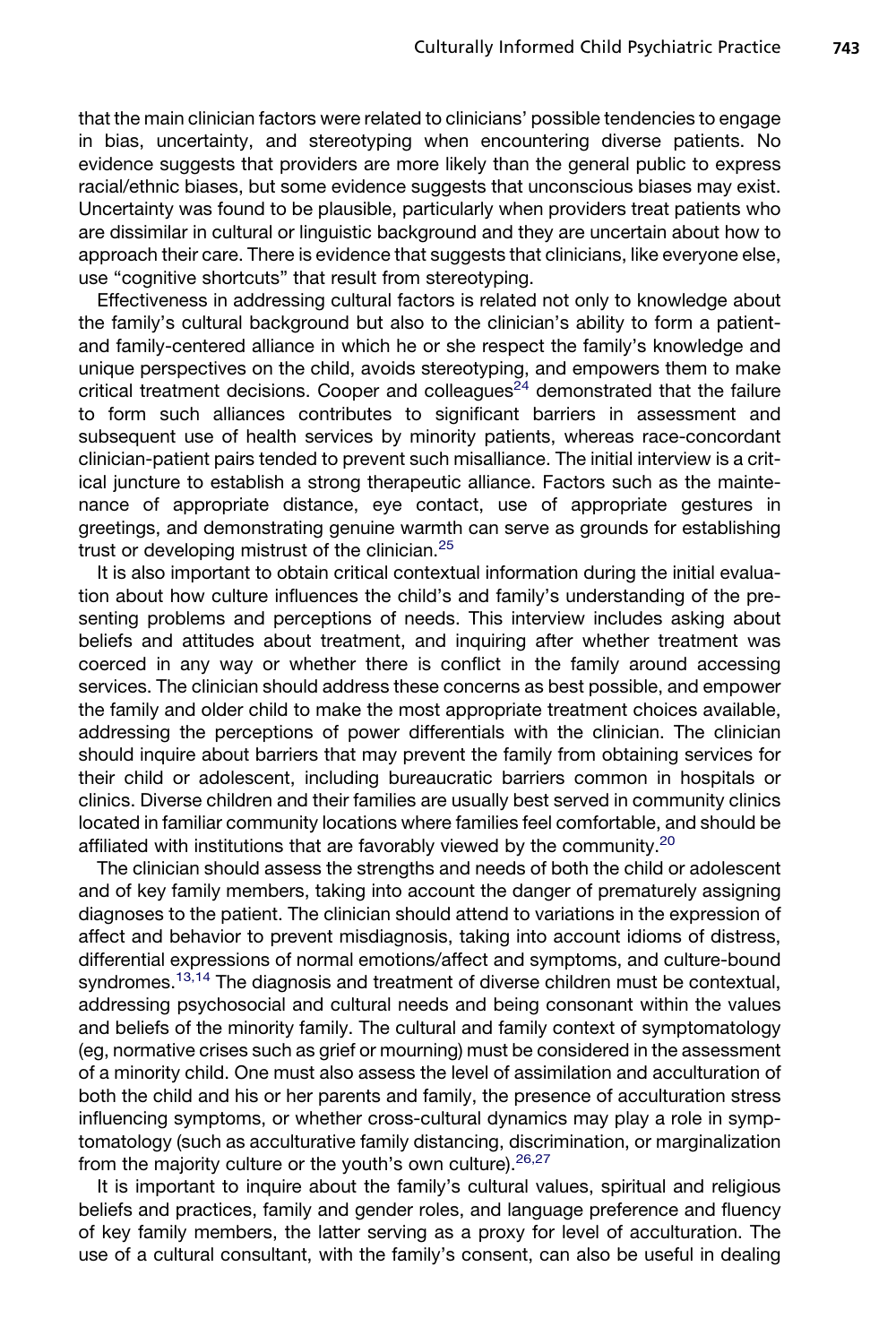with issues related to traditional beliefs and values, as well as their potential distortion (for example, whether spiritual preoccupations are consistent with the family's cultural or religious practices or are a psychotic distortion).<sup>[20](#page-15-0)</sup> The inclusion of extended family members and nonblood relatives who possess an equivalent emotional bond (ie, "fictive kin"<sup>[28](#page-15-0)</sup>) have been shown to be essential in obtaining the necessary collateral input needed for appropriate diagnosis and subsequent treatment recommendations.

A history of the immigrant child's and family's migration experience and possible traumatic experiences should be an essential part of the diagnostic interview. The history should include traumas before immigration (such as natural disasters, terrorism, warfare, or famine), during their journey (such as arduous journeys or victimization), or subsequent to arrival (such as prolonged and traumatic separations and reunifications from family members, social uprooting, and abrupt geographical relocations). For inner city children, it is important to inquire about exposure to violence at home or in their community, including the death of peers, sequential losses of parenting figures, and abuse or punitive childrearing.<sup>[20,29](#page-15-0)</sup>

# Models of Cultural Formulation

The DSM-IV-TR Outline for Cultural Formulation $30$  provides a systematic method of considering and incorporating sociocultural issues into the clinical formulation. The Outline for Cultural Formulation is incorporated in the American Psychiatric Association Practice Guideline for the Psychiatric Evaluation for Adults. Although it may not be possible to do a complete cultural formulation based on the findings of the initial interview, these issues may be explored further during subsequent sessions with the patient and family. The information contained within the cultural formulation may be integrated with the other aspects of the clinical formulation or recorded separately. The cultural formulation includes the following 5 sections:

- 1. *Cultural identity* includes not only the individual's race/ethnicity, acculturation/ biculturality, and language but also age, gender, gender identity, socioeconomic status, sexual orientation, religious and spiritual beliefs, disabilities, political orientation, and health literacy, among other factors.
- 2. *Cultural expressions and explanations of the illness* includes symptom expression and dysfunction, the patient's explanatory models of illness, and idioms of distress through which symptoms or needs may be communicated. Treatment history and preferences (including complementary and alternative medicine and indigenous approaches) are also identified. Due to possibly varying cultural identities and values of the child/adolescent and their parents due to acculturation, there may be varying cultural expressions and explanations of illness resulting in different treatment preferences.
- 3. *Cultural factors related to development, psychosocial environment, and level of functions* includes cultural factors related to psychosocial stressors, available social supports, and levels of function or disability, including the roles of family/ kin and religion/spirituality in providing emotional and instrumental support. For children, one should also consider the impact of normal developmental expectations. All of these factors should be evaluated within the context of the youth's cultural reference group. As with the previous section, varying cultural identities may lead to value differences, which can cause intergenerational stress among family members.
- 4. *Cultural elements influencing the relationship between the individual and the clinician*. Differences in the cultural identities between the clinician and the child/ adolescent and parents including race/ethnicity, language, and socioeconomic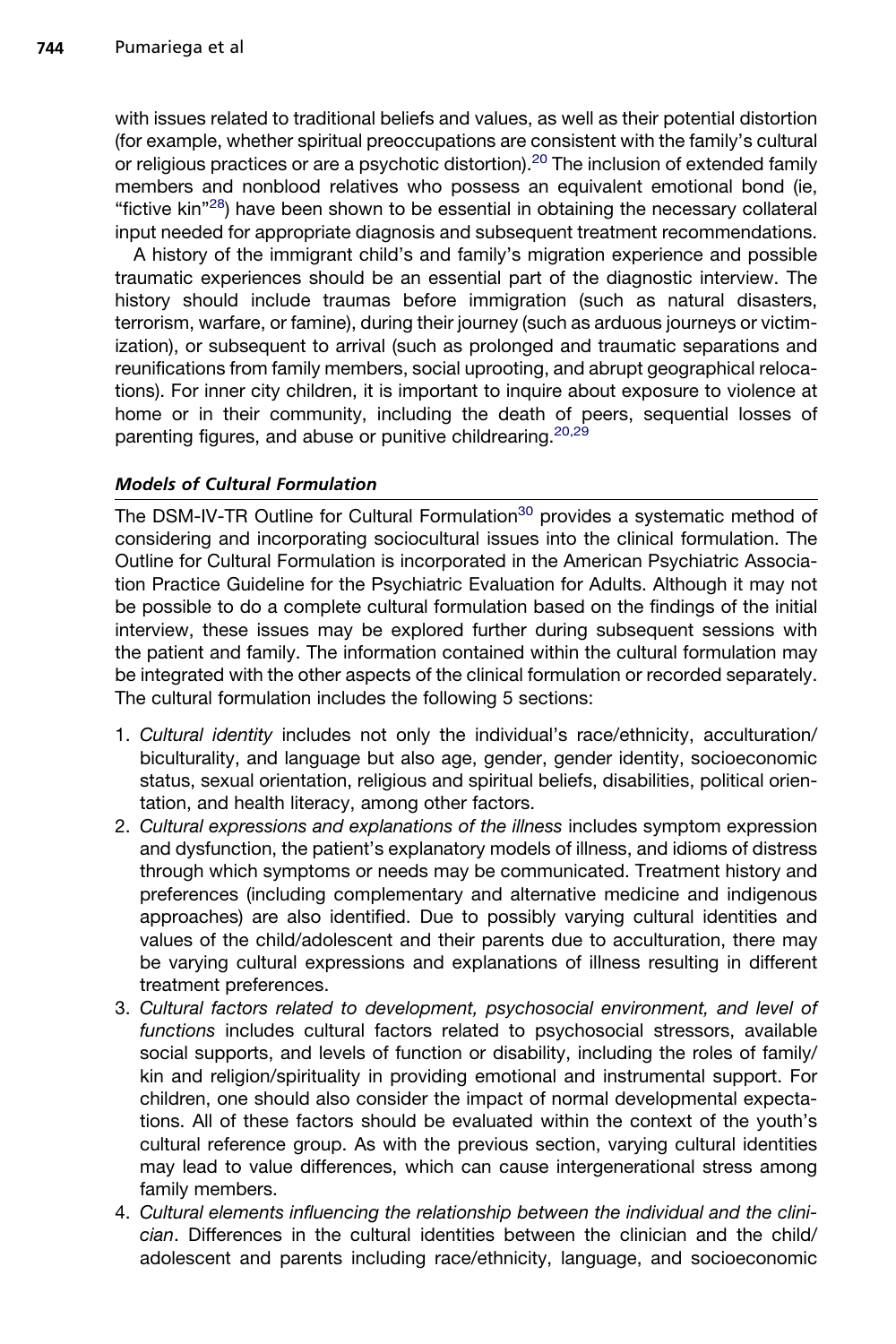status, among other factors, may add to the complexities of the clinical encounter. Transference and countertransference may be influenced by these cultural identity differences, interfering with or facilitating the treatment relationship. The impact of the clinician's sociocultural identity on the patient should be taken into account in the subsequent formulation of a diagnostic opinion. It is important for clinicians to know their limits of knowledge and skills rather than to reinforce damaging stereotypes and overgeneralizations.

5. *Overall cultural assessment* of the ways in which these cultural considerations will specifically apply to differential diagnosis and treatment planning.<sup>[30,31](#page-15-0)</sup> As to differential diagnosis, the clinician must distinguish at the phenomenological level what is culturally congruent and what is psychopathological based on the information gathered in the previous sections. For example, hearing the voice of a deceased relative especially during bereavement may be culturally congruent for the cultural identity of the patient and family, and should not be misdiagnosed as an auditory hallucination. Second, the clinician must understand the possible misdiagnoses at the categorical level for a child or adolescent from a particular cultural background. For example, the DSM-IV-TR section on Specific Culture, Age, Gender Features for the diagnosis of schizophrenia notes that schizophrenia may be diagnosed more often in individuals who are African American and Asian American than in other racial groups.

Tseng<sup>[32](#page-15-0)</sup> proposed the Cultural Analysis as a framework to understand patients' world views, with an emphasis on the importance of self and its relationships with others and with the world. The Cultural Analysis includes 3 broad domains: self, relations, and treatment. Within these domains basic elements are identified, with culture affecting the way in which each element is conceptualized, its relative importance, and its ideal or desired state. The *self domain* focuses on how the individual's overall selfconcept is intrinsically tied to one's culture. Culture may affect the very building blocks of internal psychological experiences and observable actions, including affect, cognition, and behavior. Individual aims, goals, and motivating forces in life also depend on culture. Culture also influences the conceptualization of mind-body (dualistic vs more integrated), self-constructs, or theory of mind (individualistic or collectivistic); and the interpretation, antecedents, and acceptability (per cultural standards) of specific personal emotions. The *relations domain* addresses the cultural influence over the patients' world views regarding their relationships. This domain includes the patients' relationships with family and significant people in their life (hierarchical vs collateral vs exclusive nature of relationships); their relationship with nature and their environment (subservience, harmonious, or dominant); their relationship with and importance of material possessions; and their relationship with time orientation (the relative importance allocated to the past, present, or future) and how this affects such issues as spirituality and existential issues. The *treatment domain* highlights elements of therapy that may be especially influenced by culture. These elements include communication patterns, both verbal and nonverbal; problem-solution models (how patients conceptualize their difficulties); and the therapist-client relationship (including specified roles and transferences). Culture not only influences each element within the 3 domains individually but may also contribute to interactions within and across domains. In children and youth, the self domain will naturally be evolving developmentally and according to the youth's transition through the acculturation process. The relationship domain, which is very culturally value based, may be blended in its various orientation but will be abutting against what is usually a more traditional family interpretation. The therapist will most likely be bridging traditional and Western elements in the treatment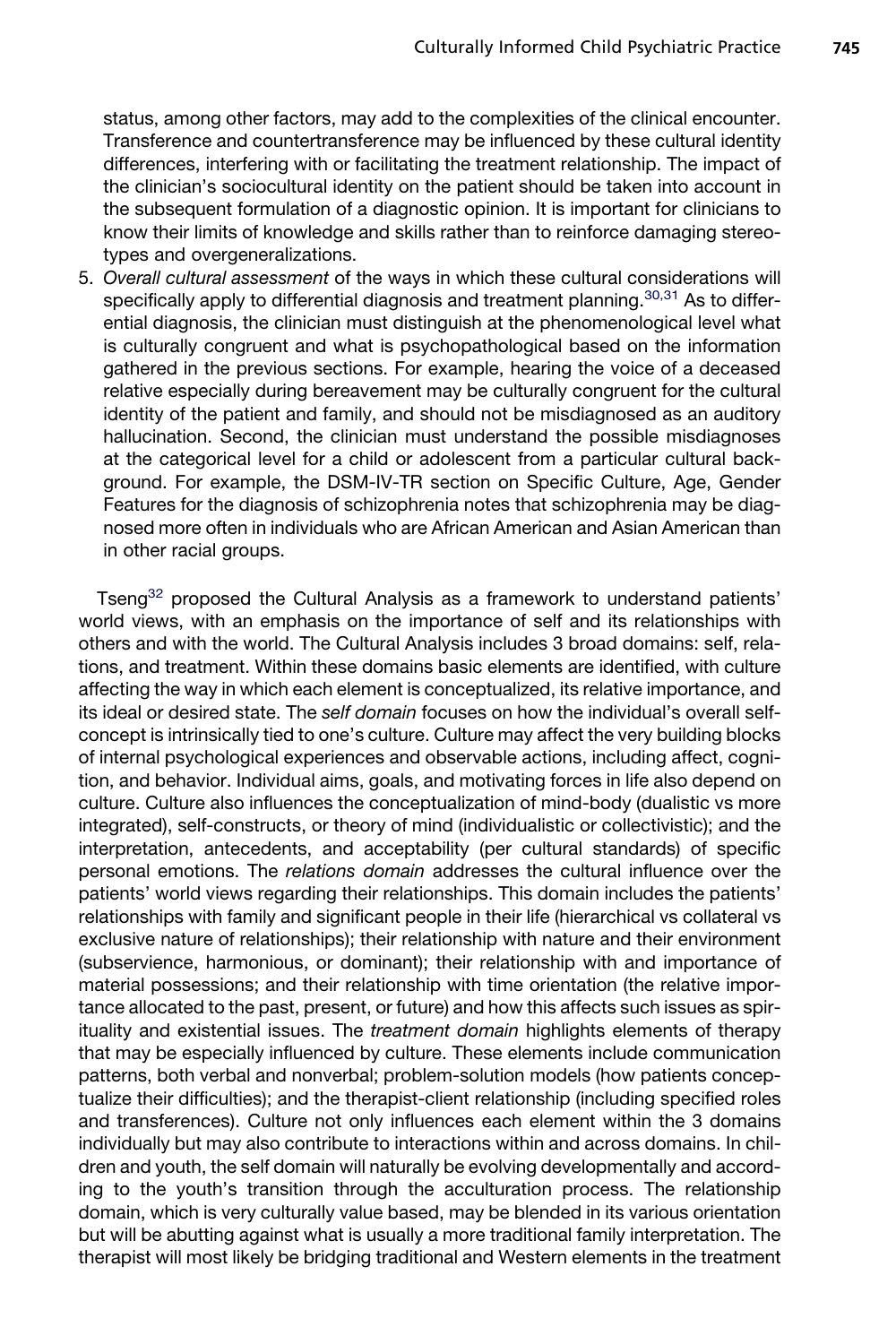domain in the individual and family components of therapy and treatment, given the usual cultural differences across generations.

#### CULTURALLY INFORMED TREATMENT: GENERAL PRINCIPLES

Treatment of minority children must also be contextual and integrative, addressing psychosocial and cultural needs as well as psychological and biological ones. The clinician must evaluate and mobilize familial, neighborhood, and community resources, address contributing and sustaining environmental factors, and enhance strengths that the child and family bring to treatment. The clinician should support parents in the development of appropriate behavioral management skills consonant with their cultural values and beliefs. Parents must respect culturally established means of communication and family role functioning but also foster family flexibility in dealing with their bicultural offspring.<sup>[20](#page-15-0)</sup> At the same time, the clinician should address internal acculturative conflict resulting from the clash between values/beliefs from the culture of origin versus mainstream culture.<sup>[17](#page-14-0)</sup>

Psychological interventions should be congruent with the values and beliefs of culturally diverse children and their families. More traditionally acculturated children and families may be more accepting of and responsive to therapeutic approaches with a practical problem-focused, here-and-now orientation. Clinicians must be realistic about the acceptability of therapeutic interventions that may not be consonant with the family's cultural values. At the same time, clinicians must advise families about naturalistic parenting approaches that may be acceptable in their culture of origin but may be considered unacceptable or illegal in mainstream culture, such as the use of corporal punishment. Consultation from and collaboration with traditional healers (such as curanderos, santeros, shamans, and religious ministers or priests), including the use of rituals and ceremonies from the youth's culture, may be an important component of treatment of children from more traditional families. This component helps to prevent conflict between healing orientations that families may experience, and can help develop traditional healers as potential collaborators. Referral to same-culture clinicians or culturally specific programs (for example, community-based clinics oriented to specific cultural groups) has been associated with improved attendance and adherence.<sup>[20](#page-15-0)</sup>

A value‑neutral approach, whereby the clinician models openness to the diverse cultural influences on the child and judicious self-disclosure of similar experiences, is a helpful technique. Confidentiality in psychotherapy must be addressed so that the clinician is not perceived as "driving a wedge" between the child and his or her family, nor used by the patient to resist dealing with family issues. Home-based or community-based alternatives to hospitalization usually result in better outcomes for diverse children and youth, whereas involuntary hospitalization tends to recreate past traumas of oppression. If at all possible, out-of-home placement should be accomplished with the cooperation of the family and youth. An interagency system of care approach is consistent with cultural competence, because it uses community resources and empowers the child and family to a maximum extent.<sup>[20](#page-15-0)</sup>

In addition to being mindful and addressing ethnopharmacological issues, there are numerous interpersonal aspects of pharmacotherapy with minority children that require attention. These aspects include proper informed consent and family collaboration, particularly with traditional cultural family decision-makers (typically outside of the nuclear family); demystification of medications (not only education on their mechanisms of action but also addressing suspicions and myths); and empowerment of children and families to make medication choices and address power differentials with clinicians.<sup>[20](#page-15-0)</sup>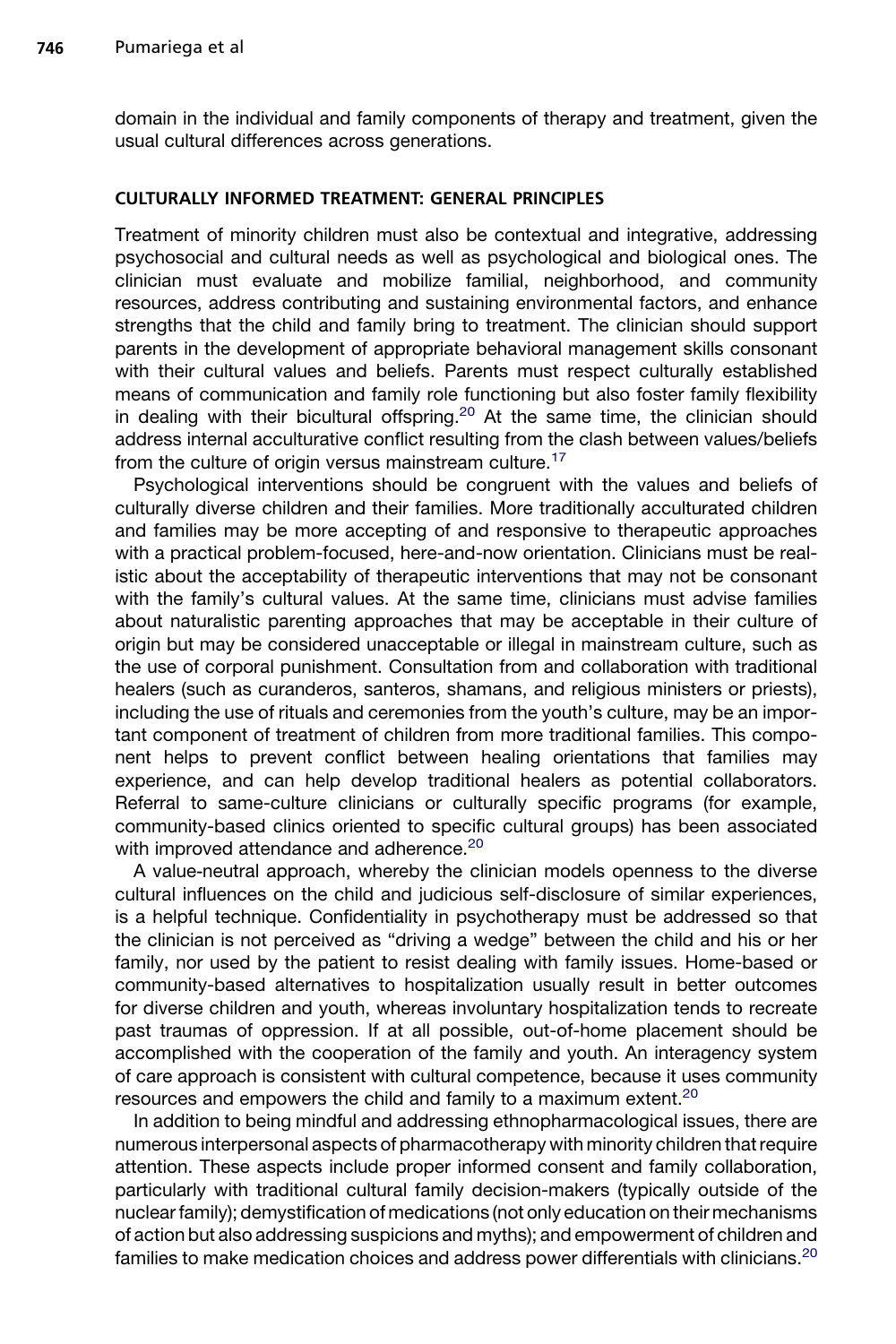There are several evidence-based interventions that are gaining considerable research support for use with minority and immigrant children and youth. Kataoka and colleagues elsewhere in this issue outline the current state of the evidence around psychological and community-based interventions for culturally diverse populations. It behooves child mental health clinicians to use psychological interventions with evidence specific to the population of origin to which that the child or youth being treated belongs. In the absence of such evidence, it may be indicated to make adaptations to broadly evidence-based interventions that enhance their acceptability and applicability without altering essential elements.

There is little psychopharmacological research on minority and immigrant children. The Treatment of Adolescent Depression Study (TADS<sup>33</sup>) had a 26% minority representation among its participants, and minority status was found not to be significant moderator of acute outcome. However, no separate data analyses on the effectiveness of the treatments examined has been published. For attention-deficit hyperactivity disorder, atemoxetine appears to have equal efficacy for Latinos and African Americans in open-label trials,  $34,35$  while stimulants have demonstrated effectiveness, but there is some question as to whether behavioral interventions are needed in addi-tion to reach equal effectiveness.<sup>[36](#page-15-0)</sup> There are significant problems concerning minority inclusion in research trials, and one of the unfortunate results of such lack of evidence may be the significantly lower numbers of minority children and youth who receive pharmacotherapy.[37–39](#page-15-0)

#### Culturally Informed Psychotherapy

There are several evidence-based psychotherapy interventions that are gaining considerable research support for use with minority and immigrant children and youth. Some research evidence exists on cognitive-behavioral and interpersonal psychotherapies with Latino and African American youth.[40,41](#page-16-0) Some therapists have developed interventions that are specific for particular ethnic and racial groups, which have been evaluated for efficacy, such as storytelling through pictures,<sup>[42](#page-16-0)</sup> the use of Magical Realism for traumatized Hispanic children,<sup>[43](#page-16-0)</sup> and the use of classroom drama therapy for immigrant and refugee children.<sup>[44](#page-16-0)</sup> Family therapy interventions have been used successfully to address at-risk minority and immigrant youth, and have focused on issues of acculturative family distancing, family-related separations, intrafamilial conflicts, and the effects of discrimination. $45,46$  Group psychotherapy, particularly approaches that integrate cultural and ethnic identity themes, psychoeducation, and culturally consonant coping approaches, have been reported as both well accepted and successful.[47,48](#page-16-0)

Psychodynamic psychotherapy, which had been discarded by many for lacking an empirical base, has been reevaluated through the rigorous lens of meta-analysis and effect size. Psychodynamic psychotherapy has been found to be as effective as cognitive-behavioral therapy (CBT) and pharmacotherapy for the treatment of depres-sion and generalized anxiety.<sup>[49](#page-16-0)</sup> In addition, recent empirical analysis of psychodynamic psychotherapy reveals that it also works by helping develop the person's inner capacities and strengths, and that the improvement continues after the therapy has ended. Rothe<sup>[29](#page-15-0)</sup> has outlined a model for treating immigrant Hispanic adolescents and their families with psychodynamic therapy that has utility with other immigrant and minority groups. The model includes: (1) providing a holding environment and a safe place for the adolescent to express affects and experience containment and tolerance; (2) facilitating the mourning process associated with the losses of immigration, including the expression of sorrow, which may not be permitted by adult family members who may perceive it as the child's "ingratitude" for the parent's sacrifices;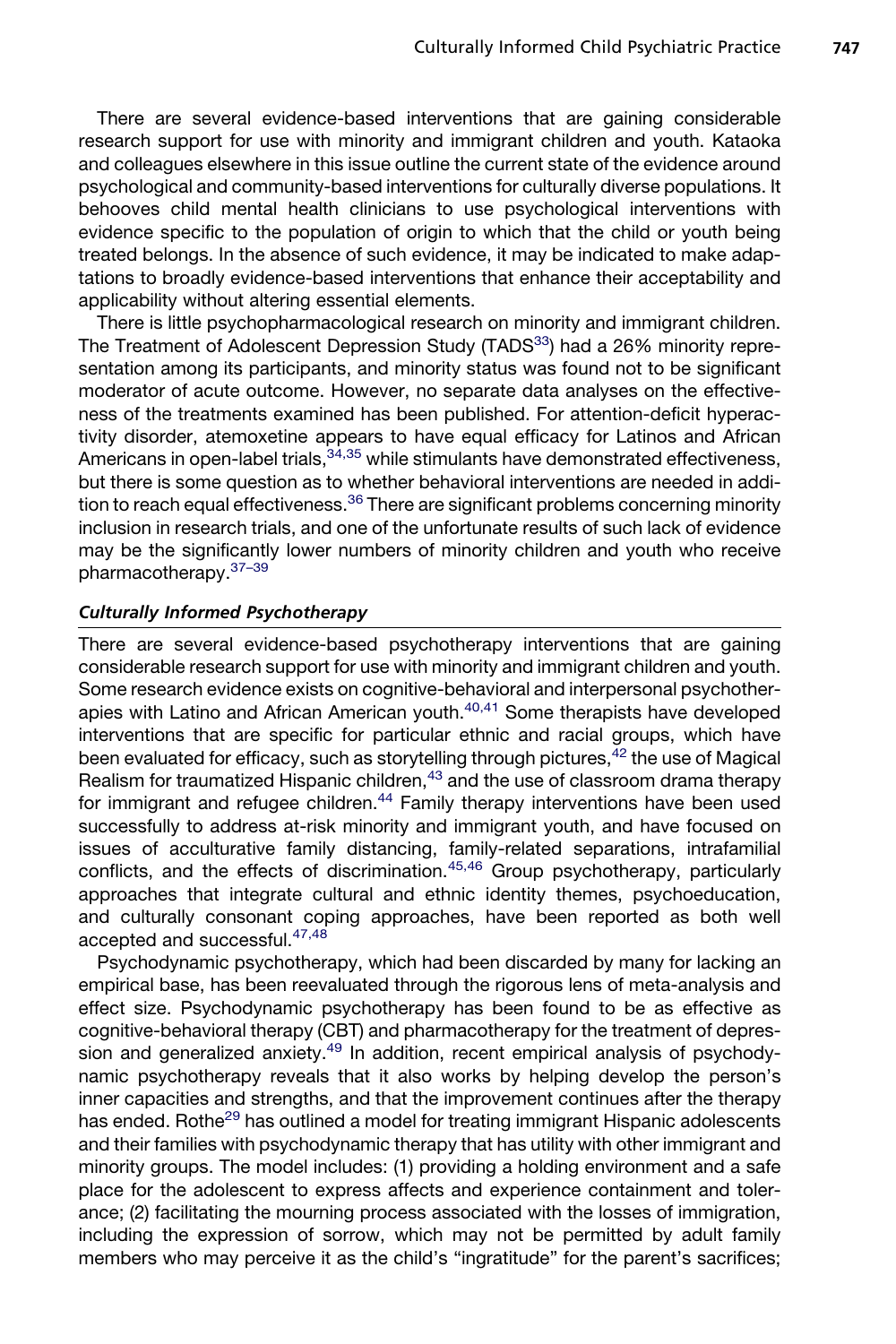(3) becoming an object of identification for the immigrant adolescent, so he can rehearse the newly acquired parts of his identity that belong to the new culture and delete the parts of his identity that are no longer useful in the receiving country; (4) allowing transferences to develop and analyzing them, using the therapy as a new, reconstructive emotional experience; (5) serving as a mediator of affects between the adolescent and his family, allowing for both to complete their process of adaptation to the new culture; and (6) serving as a mediator between the adolescent's family and the new culture, empowering the family, promoting their autonomy, and enabling them to create a new "American Milieu" in which to thrive.

In some cultures, psychotherapy is uncommon or stigmatizing. Testimonial therapy has proven to be successful with traumatized refugees whose culture has an oral tradition of storytelling. Narrating and reframing the story allows the person to translate pain into political and spiritual dignity and can serve to highlight resiliency factors, such as the courage and intelligence that it took to survive.<sup>[50](#page-16-0)</sup> Rothe<sup>[51](#page-16-0)</sup> has developed a psychotherapy model for treating child and adolescent refugees living inside refugee camps, to minimize psychological trauma and to prevent dissociative memories that result from these experiences.

Despite the recent progress in the development of culturally sensitive and evidencebased treatments, dropping out from psychotherapy among children and adolescents remains a significant problem, affecting 40% to 60% of the cases that receive outpatient treatment.[52](#page-16-0) Of note, interpersonal psychotherapy was initially evaluated with a very large Hispanic sample<sup>[53](#page-16-0)</sup> and was later shown to be more effective than CBT in a head-to-head trial, $54$  lending support to the congruence between cultural values (*personalismo*, or interpersonal skills among Hispanics) and the effectiveness of psychotherapeutic interventions. Establishing a strong therapeutic alliance in the earliest points of contact with the family and the child and identifying factors that weigh on the burden of treatment continue to be important future challenges to clinicians who provide treatment to these culturally diverse populations.[29](#page-15-0)

#### Cultural Transference and Countertransference

Cultural transference refers to a patient developing a certain relationship, feeling, or attitude toward the therapist because of the therapist's perceived cultural background; cultural countertransference implies the reverse phenomenon, namely, a therapist developing a certain relationship with the patient mainly because of the patient's perceived cultural background. Transference or countertransference is primarily based on the previous knowledge, impression, bias, or experience of a therapist or a patient, which has its own cultural influences in relation to a particular cultural group, but is also affected by the nature of the differences or similarities in the patient's and therapist's cultural background, race, gender, sexual orientation, socioeconomic background, and other identifying characteristics. Cultural transference or countertransference can be positive or negative, and can significantly influence the process of therapy, requiring timely attention and management. Cultural transference may express itself in various ways: mistrust, suspicion, and hostility; denial of therapist cultural differences; idealization and overcompliance; friendliness and overfamiliarity; or ambivalence toward the therapist. Countertransference can express itself as denial of patient's cultural differences, excessive curiosity about the patient's cultural background (often referred to as "cultural tourism"), or excessive feelings of anger, guilt, or ambivalence toward the patient. $32,55$  It is important to remember that in work with children and youth, transference and countertransference principles apply to the therapeutic relationships with families, which in culturally diverse youth is perhaps more central to treatment than with mainstream culture youth.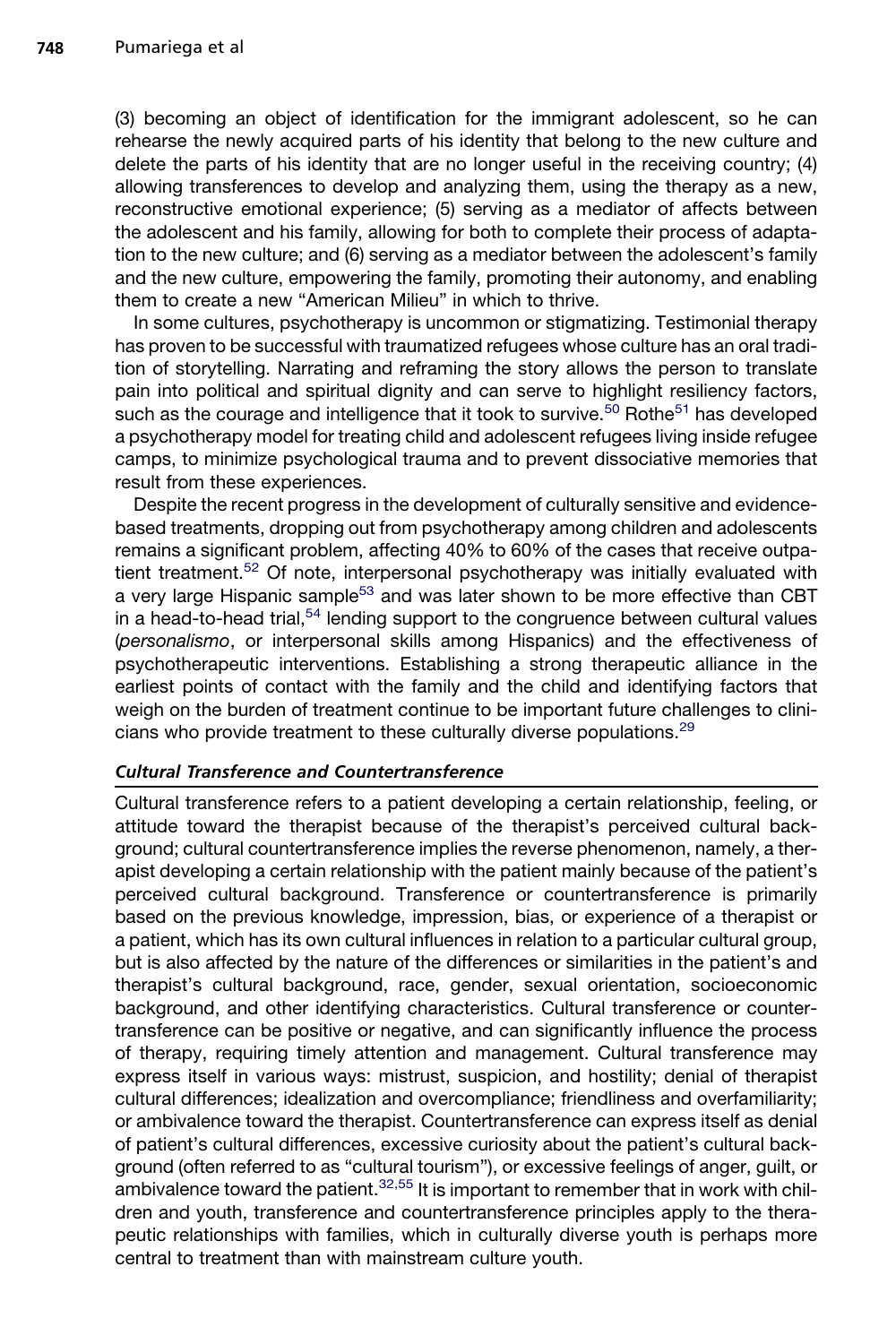# CULTURAL CONSIDERATIONS IN CHILD SERVICES SETTINGS School Settings

Schools are influential institutions for culturally diverse children and their families, given the frequent imperatives for achievement in school by families, and the child's exposure to peers as well as the mainstream culture primarily in that setting. However, they often face challenges in adapting to the increasing cultural/ethnic/racial diversity they face in the classroom, particularly around behavioral management. Weinstein and colleagues<sup>[56](#page-16-0)</sup> proposed the model of culturally responsive classroom management (CRCM) to address the importance of culture in sociobehavioral management. Their conception of CRCM includes 5 essential components: (a) recognition of one's own ethnocentrism; (b) knowledge of students' cultural backgrounds; (c) understanding of the broader social, economic, and political context; (d) ability and willingness to use culturally appropriate management strategies; and (e) commitment to building caring classrooms. Another challenge faced by schools concerns bilingual education and teaching students with limited English proficiency. Elsewhere in this issue Toppleberg and Collins discuss the significance of language adaptation for culturally diverse students, including for their emotional and behavioral adjustment.

School-based services are generally well accepted and highly effective for diverse children. Cardemil and colleagues<sup>[57](#page-16-0)</sup> demonstrated the effectiveness of a schoolbased cognitive intervention for depression as far out as 2 years. Kataoka and colleagues<sup>[58](#page-16-0)</sup> demonstrated the effectiveness of school-based CBT for trauma-related depression or posttraumatic stress with Hispanic children and youth. Morsette and colleagues<sup>[59](#page-16-0)</sup> have demonstrated effectiveness using CBT in schools with traumatized American Indian children and adolescents living on a reservation.

# Child Welfare

The US Department of Health and Human Services<sup>[60](#page-16-0)</sup> found that 22.5% of 3.5 million children who underwent an investigation for abuse or neglect were found to have been maltreated. The child welfare and juvenile justice systems are diverse culturally and ethnically. African American, American Indian, or Alaska Native children, as well as children of multiple races, had the highest rates of maltreatment (16.7, 14.2, and 14.0 per 1000 children, respectively). Hispanic and white children had lower rates (10.3 and 9.1 per 1000 children, respectively), and Asian children the lowest rate of 2.4 per 1,000 children of the same race or ethnicity. Black and Hispanic children are overrepresented in child welfare, with black children more likely to be referred and 3 times more likely than white children to be placed out of home, and Hispanic children more likely to be permanently placed out of home.<sup>[61,62](#page-17-0)</sup> American Indian children had a historically high rate of referral to Caucasian foster homes and residential group homes and boarding schools, with the overt intent of protection from abusive families but with a hidden agenda of forced assimilation. The American Indian Child Welfare Act of 1978 was specifically passed to reverse such practices.<sup>[63](#page-17-0)</sup>

Children in foster care are at high risk for having been abused, severely neglected, or neglected, and are at high risk for mental health problems.<sup>64</sup> Studies have shown that 50% to 80% of children in foster care suffer from mental health disorders.<sup>65</sup> Children in foster care have high use rates of mental health services, [66](#page-17-0) and higher expenditures for mental health services and psychiatric drugs as well as for nonpsychiatric conditions than other low-income children.<sup>[65,67](#page-17-0)</sup> However, McMillen and colleagues,  $68$  in a study of mental health services use by older youth in foster care, found that minority youth were less likely to receive outpatient therapy, psychotherapeutic medications, and inpatient services, and they were more likely to receive residential services.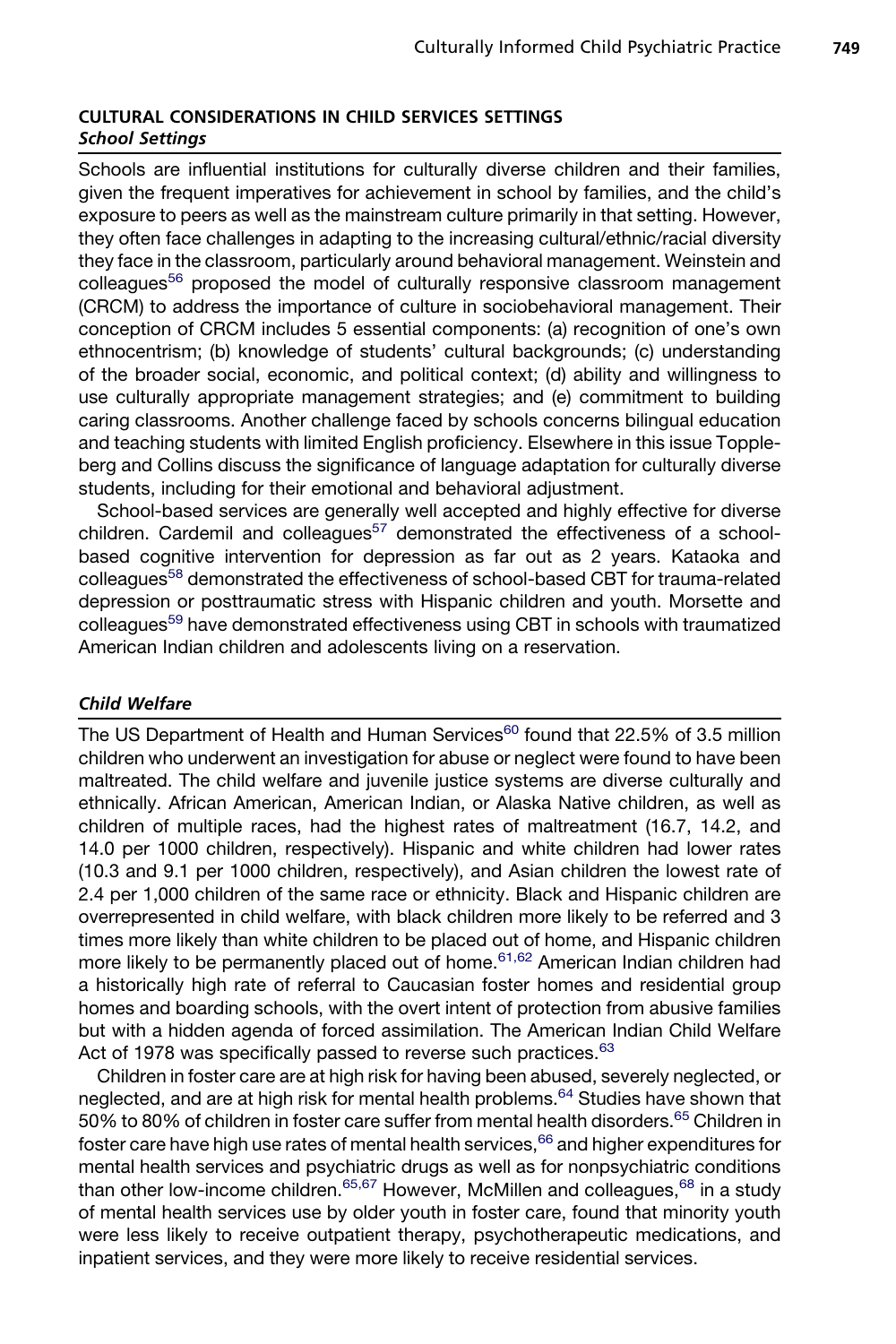There are many mental health issues to consider for children who are in sustained out-of-home placements, including the effects of multiple placements, changes of school, friends, family, and supports on a child's emotional state; the emotional and behavioral stressors that can result from a foster care system; and the emotional state of other children in the home as well as of the caregivers. For this reason, multiple sequential assessments are needed to evaluate changes in children's mental health as they adjust to new surroundings.<sup>[67](#page-17-0)</sup> Older children, such as transition-age youth who are leaving child systems of care for the adult system, will need special services to ensure assistance in occupational, educational, and mental health needs.[69](#page-17-0)

Clinicians should work through a culturally sensitive lens to be comprehensive. One particularly important issue is that of the racial/ethnic match between foster or adopted children and foster or adoptive families. Although many critics have asserted the "color blindness" of adoptions and the primacy of good intentions and affection, the importance of supporting the development of a strong ethnic/racial identity has been emphasized by researchers and policy-makers alike. The adoption of a child needs to be accompanied by the adoption of a child's culture of origin by the foster or adopted family, with that family having a responsibility for supporting the mainte-nance of meaningful connections between the child and his or her group of origin.<sup>[70](#page-17-0)</sup> In the case of therapeutic foster care, foster parents from a similar racial/ethnic background can even serve as mentors and surrogate kin to the family of origin and facilitate family reunification. Kinship care has been a recommended method of foster care for minority families that strives to preserve the child's bond with his or her extended family.<sup>71</sup> In terms of clinical interventions, culturally diverse children in foster care have been reported to have a favorable response to a program combining wrap-around services with psychotherapy, trauma-focused CBT, and structured psychotherapy for adolescents, but have encountered difficulties with the implementation of such comprehensive interventions.[72](#page-17-0)

## Juvenile Justice

Juvenile justice involvement disproportionately involves minorities—the minority youth population in America is 34%, but more than 65% of the nation's detained youth are minorities.<sup>[73](#page-17-0)</sup> African American youth are reported to engage in more aggressive behaviors compared with European American or Hispanic youth, $^{74}$  $^{74}$  $^{74}$  and are more likely to be referred to the juvenile justice system than the mental health treatment system, with Latino youth recently experiencing a similar pattern. Youth involved in the juvenile justice system have high levels of mental health needs. Incarcerated youth have been found to have similar prevalence rates of mental health disorders as hospitalized and community-treated youth in the mental health system. The majority of youth in the juvenile justice system meet criteria for at least one mental health disorder and also have high rates of comorbid mental disorders, with most having 3 or more mental health disorders.<sup>[75–77](#page-17-0)</sup> There is a gender difference as well, with girls showing more internalizing disorders and being at higher risk (80%) than boys (67%) for having a mental health disorder.[78](#page-17-0)

Referral to mental health services is variable, and is often based on sociodemo-graphic variables: Caucasians, females, or African Americans<sup>[78](#page-17-0)</sup> are more likely to be referred for mental health services. Rogers and colleagues<sup>[78](#page-17-0)</sup> found that Latino youth specifically were under-referred, which may be due to cultural differences at an indi-vidual and systems level. Moreover, criminal history such as being a repeat<sup>[79](#page-17-0)</sup> or violent offender<sup>[78](#page-17-0)</sup> is related to referral, and the attitude or perception of need leads to referrals, because routine screening is often unavailable.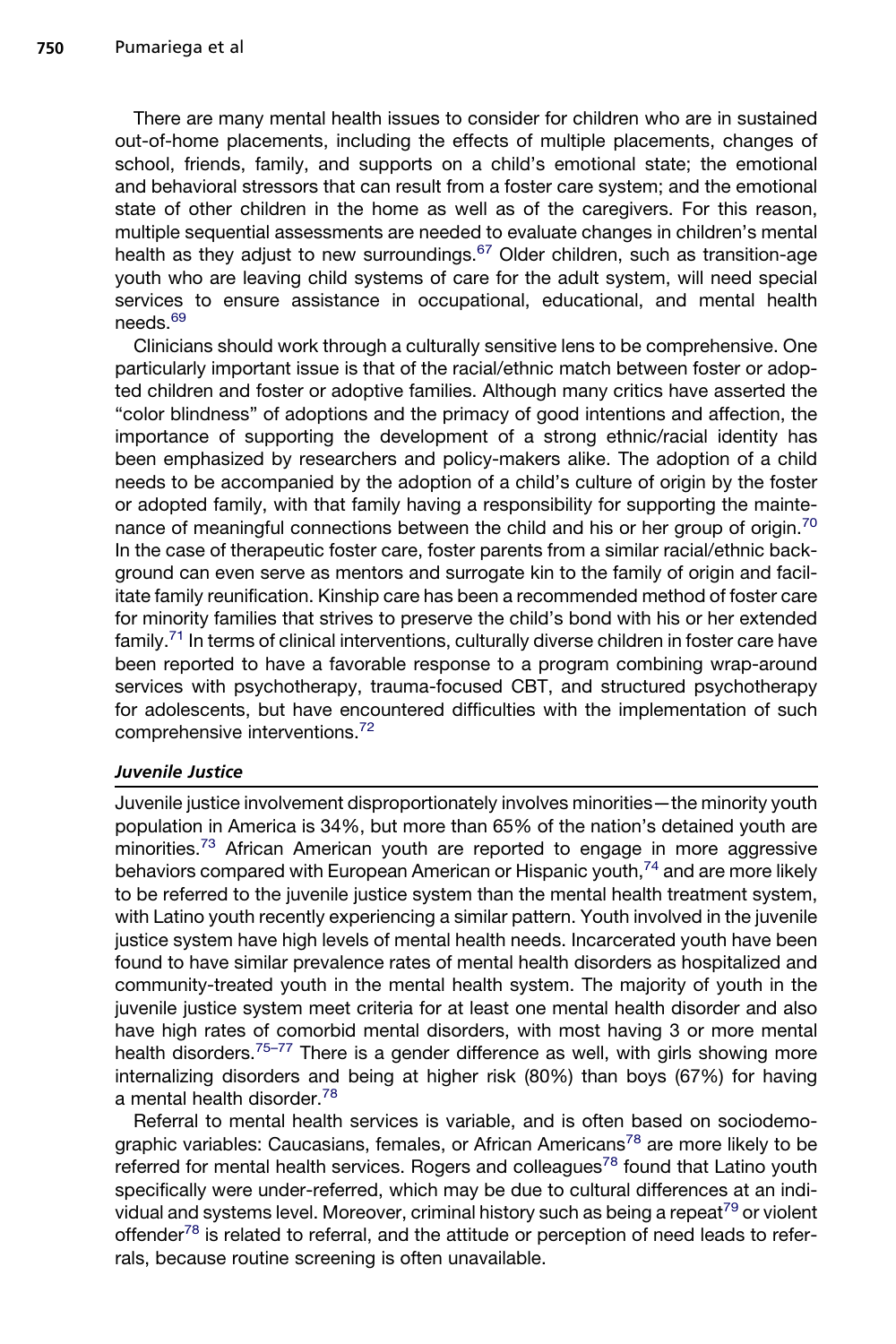Child and adolescent psychiatrists have an important role in consultation with the juvenile justice system for evaluation, short-term treatment, and the development of aftercare plans for youth.<sup>[80](#page-18-0)</sup> Effective programs are highly structured, intensive, use empirical treatments, use mental health professionals (not correctional staff) as treat-ment providers, collaborate, and deliver enough treatment.<sup>[81,82](#page-18-0)</sup> Racial/ethnic representation among staff that reflects the population make-up of the youth allows for more positive identification and attachments by youth and more sensitive manage-ment and referral by staff.<sup>[78](#page-17-0)</sup>

There are multiple therapeutic approaches that have been shown to be helpful in working with culturally diverse youth in the juvenile justice system. Multisystemic therapy is an intensive, multimodal, family-based treatment, with the goal of empowering families to cope with youth in the juvenile justice system, and to empower youth to cope with their surroundings. Wrap-around services integrate the child, family, school, and community to develop an individualized treatment plan.<sup>[82](#page-18-0)</sup> Functional family therapy is a brief, family-centered approach for youth ages 11 to 18 and takes a culturally sensitive approach to motivate families. $83$  Multidimensional treatment foster care (MTFC) is an alternative to residential treatment or incarceration for youths with severe delinquent behavior and emotional disturbance. Adolescents are placed into a structured living environment with local families who are trained and supervised. $71$  Placing juveniles in adult prisons, youth curfew laws, and juvenile boot camps have been shown to be ineffective in decreasing recidivism or addressing the causes of youth crime.

Longitudinal studies looking at clinical factors that predict future involvement in the juvenile system is important. Further research on the influences of ethnicity as a risk indicator versus the confounded influence of poverty is needed, as well as identifying problems in the referral process that may overidentify minority youth in the juvenile justice system. The field also needs studies that look at how the referral source can influence a youth's access to mental health services. More broadly, long-term studies are needed to determine the factors regarding why some delinquent youths develop new psychopathology and others do not, protective factors, and how risk and resilience, along with vulnerable periods, differ by gender, race and ethnicity, and age.

# CULTURALLY COMPETENT SYSTEMS OF CARE

As outlined by Cross and colleagues, $3$  there are several main qualities to be demonstrated by culturally competent agencies or institutions: valuing and adapting to cultural diversity; ongoing organizational self-assessment; understanding and managing the dynamics of cultural difference; the institutionalization of cultural knowledge and skills through training, experience, and literature; and instituting service adaptations to better serve culturally diverse clients and their families.

Mental health services for minority and culturally diverse populations should be located in community settings where diverse populations feel comfortable accessing services. Services associated with institutions that are viewed favorably in the community, such as religious institutions, primary care settings, and nonmedical settings such as schools, are often less threatening and more easily accessed than a traditional mental health clinic. Tertiary medical centers are venues of last resort for diverse populations, being associated with death or involuntary long-term institutionalization. Reduced bureaucratic barriers and a personalized but respectful approach are important to facilitate access to services.<sup>[19](#page-14-0)</sup>

Culturally competent practice can occur only within a system of care that has internalized and integrated cultural competence principles into every aspect of its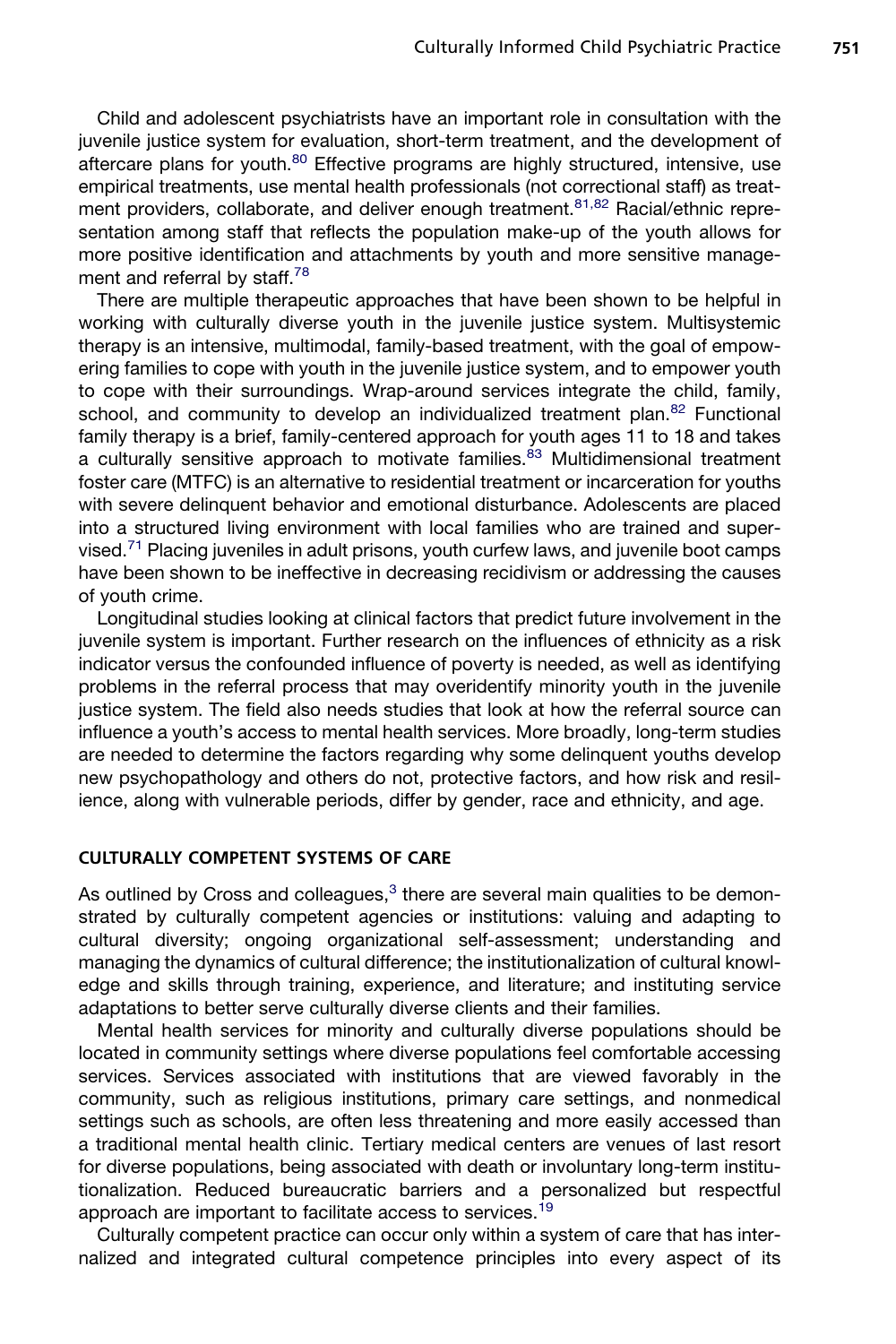<span id="page-13-0"></span>organization and functioning. This integration requires an operationalization of how cultural competence is applied within these systems. Further impetus has been provided by the advent of managed care. Diverse and minority children are widely covered under Medicaid, which is largely under state-sponsored managed care programs. Public managed behavioral health, combined with privatization, has adopted approaches that fail to address the multiple stressors faced by diverse children and families. It has also relocated many mental health services away from minority community settings, and selected against minority practitioners in provider panels due to their fewer "formal" credentials and serving "higher-risk" inner-city or rural clients. In recent years, however, there has been greater recognition of the value of community-based services for diverse and mainstream populations with multiple needs, though the quality and cultural orientation of such services varies greatly by state and community.

The response to these challenges has been to further operationalize the definition of culturally competent mental health services at both the provider and the systems level, which has led to the development of standards for culturally competent mental health services for mental health practitioners, provider organizations, health plans, and organized systems of care. Examples of such standards include the Center for Mental Health Services cultural competence standards.<sup>[19](#page-14-0)</sup> These quidelines outline specific system standards (including governance, benefit design, quality assurance/improvement, information systems, and staff training and support) and clinical standards (access portals, triage and assessment, care planning, case management, treatment services, case management, and linguistic support). Moreover, they outline cultural competence planning processes for systems of care based on needs assessments of diverse populations being served involving the leadership and front-line providers.

#### SUMMARY

Work in the area of cultural competence in children's mental health continues to evolve and develop in parallel with other fields (such as education, health care, human services, and even business) as our society becomes aware of its importance to our multicultural society. The US Surgeon General's supplement on mental health, culture, race, and ethnicity $84$  has further outlined significant issues in ethnic/racial mental health disparities and the need for expanding research in this important area. This report has complemented the Federal initiative on health disparities, which involves the identification inequalities not only in mental health status but also in physical health. Research in epidemiology and treatment outcome, and services research examining mental health disparities are pointing the way toward the best practices and reforms in system of care needed to improve the cultural competence of child mental health services.<sup>[20,84](#page-15-0)</sup>

However, as Cross and colleagues<sup>[3](#page-14-0)</sup> clearly asserted, the advancement of knowledge and skills needs to be matched with similar progress in attitudes in order for true progress to be made toward a culturally pluralistic and proficient system of care. It will be up to us as front-line practitioners in community systems of care to use the new knowledge about the influence of culture, race, and ethnicity in mental health but also to face the old ugly specters of prejudice and discrimination that still affect all of us.

#### **REFERENCES**

1. U.S. Census. Population reports. Available at: [http://www.census.gov/population/](http://www.census.gov/population/index.htlm) [index.htlm;](http://www.census.gov/population/index.htlm) 2000. Accessed May 14, 2010.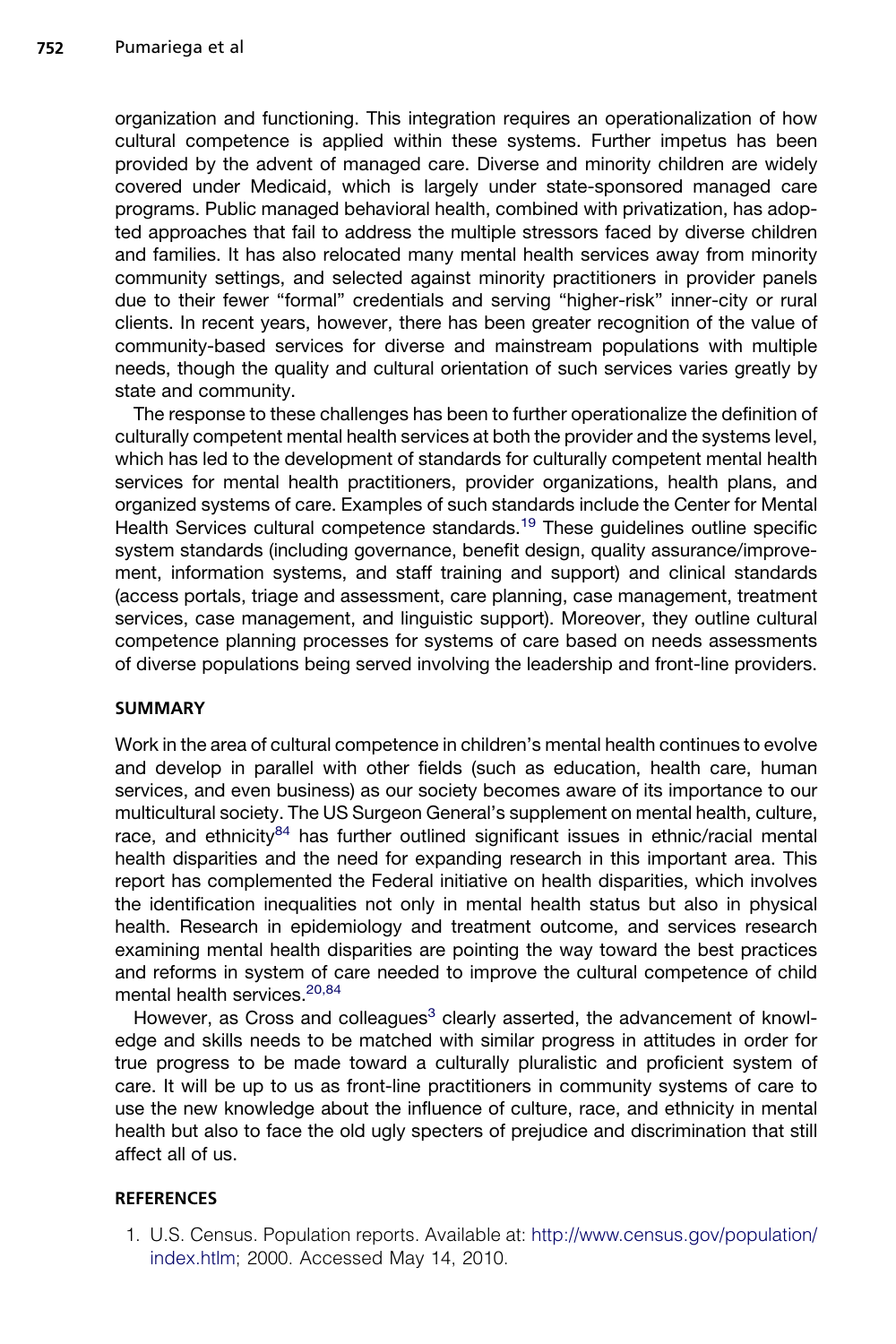- <span id="page-14-0"></span>2. Eaton D, Kann L, Kinchen S, et al. Youth risk behavior surveillance—United States, 2007. MMWR Surveill Summ 2008;57(S S04):1–130.
- 3. Cross T, Bazron B, Dennis K, et al. Towards a culturally competent system of care. Washington, DC: CASSP Technical Assistance Center, Georgetown University Child Development Center; 1989.
- 4. Kilgus M, Pumariega A, Cuffe S. Race and diagnosis in adolescent psychiatric inpatients. J Am Acad Child Adolesc Psychiatry 1995;34:67–72.
- 5. Hong V, Pumariega A, Licata C. Race, minority status, cultural isolation, and psychiatric diagnosis in children in public mental health. Proceedings of the 14th annual conference proceedings- A system of care for children's mental health: expanding the research base. Tampa (FL): University of South Florida, Research and Training Institute for Children's Mental Health; 2002. p. 313–7.
- 6. Malgady R, Rogler L, Dharma E. Cultural expression of psychiatric symptoms: idioms of anger amongst Puerto Ricans. Psychol Assmt 1996;8:265–8.
- 7. Glover S, Pumariega A, Holzer C, et al. Anxiety symptomatology in Mexican-American adolescents. J Child Fam Stud 1999;8:47–57.
- 8. Kataoka S, Zhang L, Wells K. Unmet need for mental health care among U.S. children: variation by ethnicity and insurance status. Am J Psychiatry 2002;159: 1548–55.
- 9. Chentsova-Dutton Y, Tsai J, Chu J, et al. Depression and emotional reactivity: variation among Asian Americans of East Asian descent and European-Americans. J Abnorm Psychol 2007;116:776–85.
- 10. American Psychiatric Association. Diagnostic and statistical manual of mental disorders, Version IV—text revision. Arlington (VA): American Psychiatric Press; 2000.
- 11. Kleinman A. Rethinking psychiatry. New York: Free Press; 1988.
- 12. Simons R, Hughes C. Culture bound syndromes. In: Gaw A, editor. Culture ethnicity and mental illness. Washington, DC: American Psychiatric Press; 1993.
- 13. Rogler L, Cortes D, Malgady R. The mental health relevance of idioms of distress. Anger and perceptions of injustice among New York Puerto Ricans. J Nerv Ment Dis 1994;182:327–30.
- 14. Lewis-Fernandez R, Das A, Alfonso C, et al. Depression in US Hispanics: diagnostic and management considerations in family practice. J Am Board Fam Pract 2005;18:282–96.
- 15. Jaycox L, Stein B, Kataoka S, et al. Violence exposure, posttraumatic stress disorder, and depressive symptoms among recent immigrant schoolchildren. J Am Acad Child Adolesc Psychiatry 2002;41:1104–10.
- 16. McFarlane J, Groff J, O'Brien J, et al. Behaviors of children who are exposed and not exposed to intimate partner violence: an analysis of 330 Black, white and Hispanic children. Pediatrics 2003;112:e202–7.
- 17. Romero J, Carvajal S, Valle F, et al. Adolescent bicultural stress and its impact on mental well-being among Latinos, Asian-Americans, and European-Americans. J Comp Psychol 2007;35:519–34.
- 18. Martinez C, McClure H, Eddy J. Language brokering contexts and behavioral and emotional adjustment among Latino parents and adolescents. J Early Adolesc 2009;29:71–98.
- 19. Four Racial Ethnic Panels. Cultural competence standards for managed care mental health for four racial/ethnic underserved/ underrepresented populations. Rockville (IN): Center for Mental Health Services, Substance Abuse and Mental Health Administration, U.S. Department of Health and Human Services; 1999.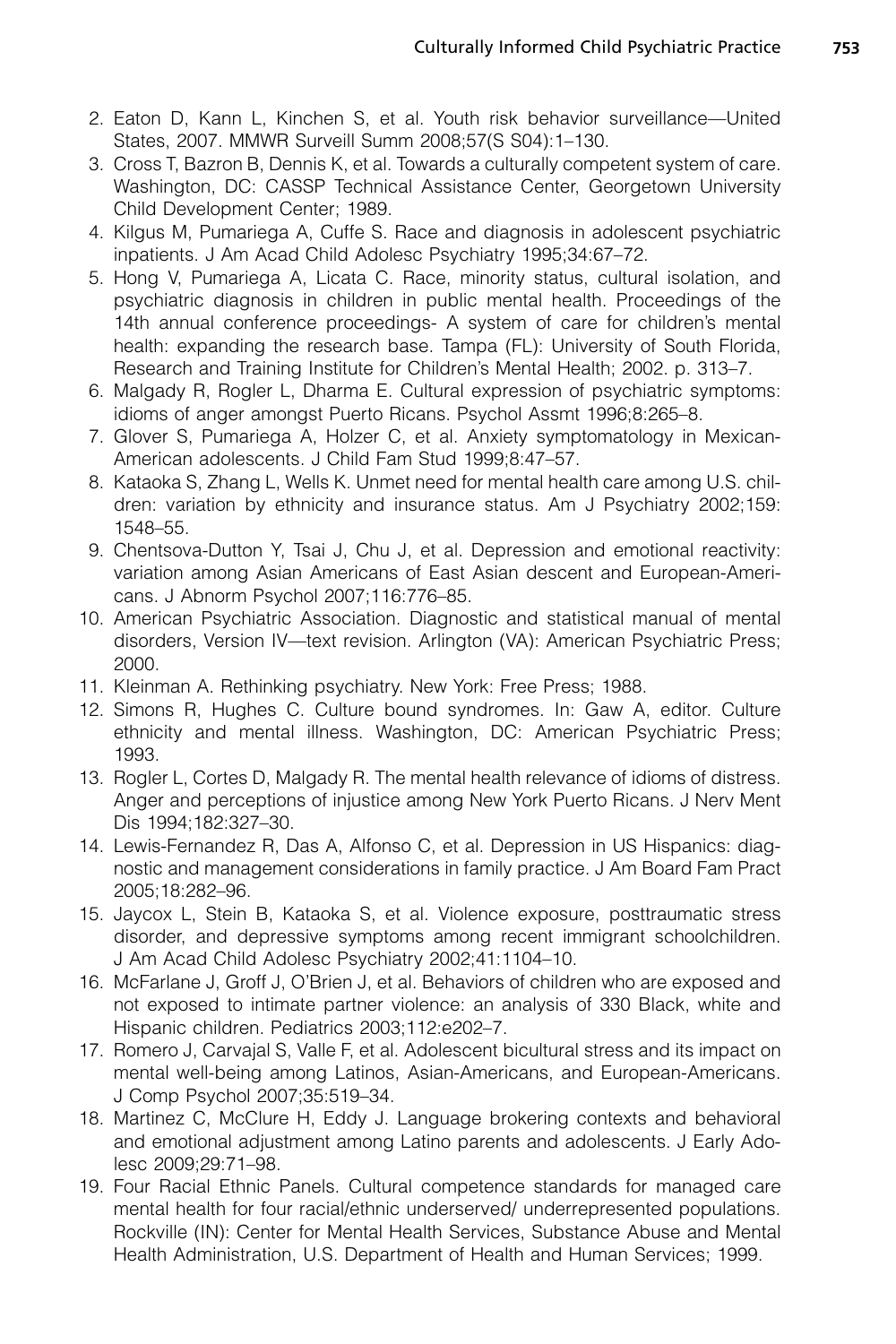- <span id="page-15-0"></span>20. Pumariega A, Rogers K, Rothe E. Culturally competent systems of care for children's mental health: advances and challenges. Community Ment Health J 2005;41:539–56.
- 21. Freedenthan S, Stiffman A. "They might think I was crazy": young American Indian's reasons for not seeking help when suicidal. J Adol Research 2007;22:58–77.
- 22. Suite D, LaBril R, Primm A, et al. Beyond misdiagnosis, misunderstanding, and mistrust: Relevance of the historical perspective in the medical and mental health treatment of people of color. J Natl Med Assoc 2007;99:879–85.
- 23. Institute of Medicine Unequal treatment. Confronting racial and ethnic disparities in health care. Washington, DC: National Academies Press; 2002.
- 24. Cooper L, Roter D, Johnson R, et al. Patient-centered communication, ratings of care, and concordance of patient and physician race. Ann Intern Med 2003; 139(11):907–15.
- 25. Napoles-Springer A, Santavo J, Houston K, et al. Patients' perceptions of cultural factors affecting the quality of their medical encounters. Health Expect 2005;8:4–17.
- 26. Szapocznik J, Kurtines W. Breakthroughs in family therapy with drug abusing and problem youth. New York: Springer; 1989.
- 27. Pumariega A, Rothe E. Leaving no children or families behind: the challenges of immigration. Am J Orthopsychiatry 2010;80(4), in press.
- 28. Chatters L, Taylor R, Jayakody R. Fictive kinship relations in black extended families. J Comp Fam Stud 1994;25:297–313.
- 29. Rothe E. Hispanic adolescents in the United States: psychosocial issues and treatment considerations. Adolesc Psychiatry 2004;28:251–78.
- 30. American Psychiatric Association. Diagnostic and statistical manual of mental disorders. text revision. 4th edition. Washington, DC: American Psychiatric Association; 2000. p. 897–904.
- 31. Lu F, Lim R, Mezzich J. In: Oldham J, Riba M, editors. Review of psychiatry, Issues in the assessment and diagnosis of culturally diverse individuals, vol. 14. Washington, DC: American Psychiatric Press; 1995. p. 477–510.
- 32. Tseng W. Culture and psychotherapy: review and practical guidelines. Transcult Psychiatry 1999;36:131–79.
- 33. Curry J, Rohe P, Simons A, et al. Predictors and modifiers of acute outcome in the Treatment for Adolescents with Depression Study (TADS). J Am Acad Child Adolesc Psychiatry 2006;45:1427–39.
- 34. Tamayo J, Pumariega A, Rothe E, et al. A comparison of Latino versus Caucasian pediatric outpatients with ADHD in a combined analysis of two acute open-label studies with atomoxetine. J Child Adol Psychopharm 2008;18:44–53.
- 35. Durell T, Pumariega A, Rothe, et al. Effects of open-label Atomoxetine on African-American and Caucasian pediatric outpatients with attention-deficit/ hyperactivity disorder. Ann Clin Psychiatry 2009;21:26–37.
- 36. Arnold E, Elloitt M, Sachs L, et al. Effects of ethnicity on treatment attendance, stimulant response/ dose, and 14-month outcome in ADHD. J Consult Clin Psychol 2003;71(4):713–27.
- 37. Zito J, Safer D, Dosreis S, et al. Racial disparity in psychotropic medications prescribed for youths with Medicaid insurance in Maryland. J Am Acad Child Adolesc Psychiatry 1998;32:179–84.
- 38. Snowden L, Evans-Cuellar A, Libby A. Minority youth in foster care: managed care and access to mental health treatment. Med Care 2003;41:264–74.
- 39. Leslie L, Weckerly J, Landsverk J, et al. Racial/ethnic differences in the use of psychotropic medication in high-risk children and adolescents. J Am Acad Child Adolesc Psychiatry 2003;42:1433–42.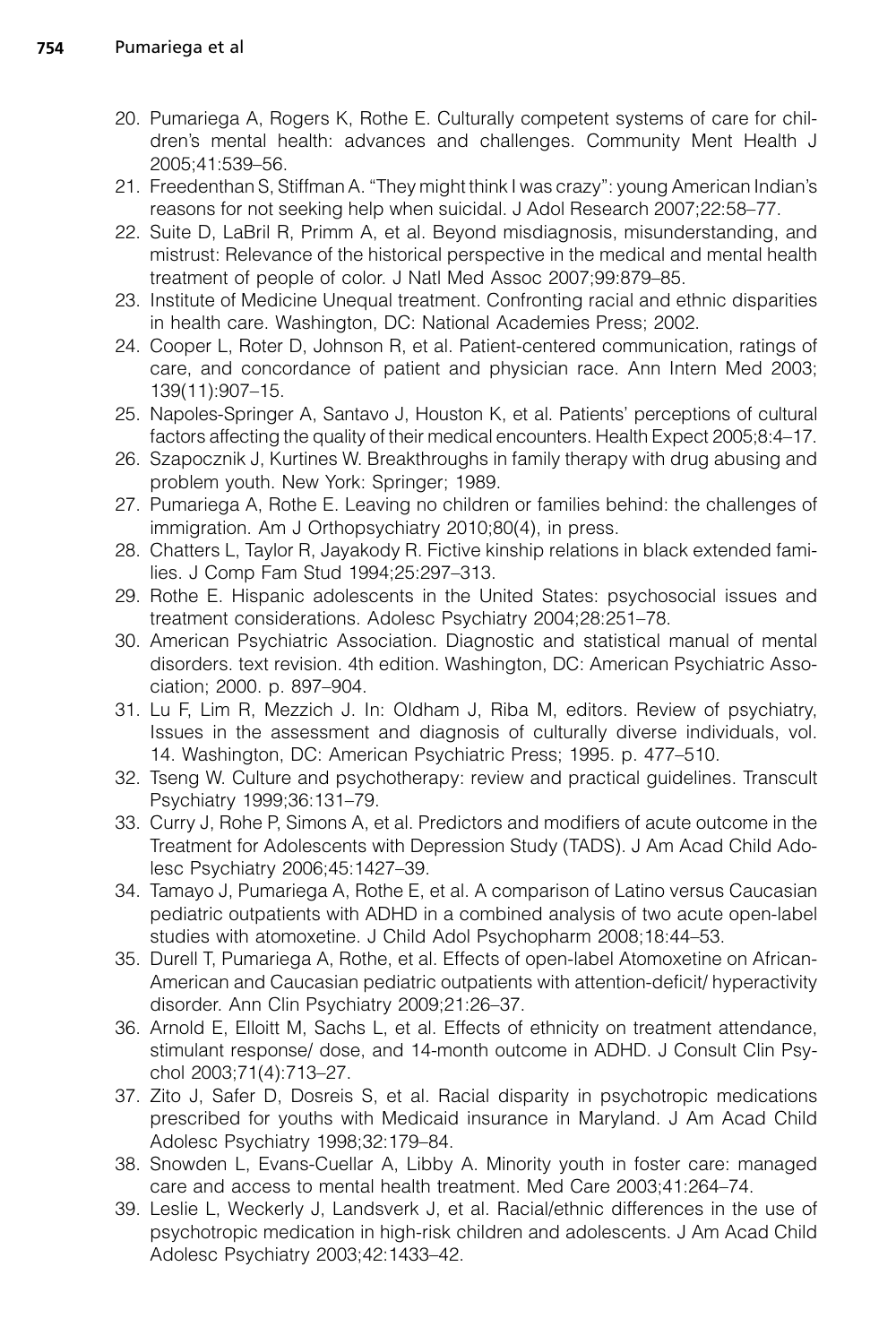- <span id="page-16-0"></span>40. Brown C, Schulberg H, Sacco D, et al. Effectiveness of treatments for major depression in primary care practice: a post-hoc analysis of outcomes for African-American and white patients. J Affect Disord 1999;53:185–92.
- 41. Rosello J, Jimenez-Chafey M. Cognitive-behavioral therapy for depression in adolescents with diabetes: a pilot study. Interam J Psychol 2006;40:219–26.
- 42. Constantino G, Malgady R, Rogler L. Storytelling through pictures: culturally sensitive psychotherapy for Hispanic children and adolescents. J Clin Child Psychol 1994;23:13–20.
- 43. De Rios M. Magical realism: a cultural intervention for traumatized Hispanic children. Cult Divers Ment Health 1997;3:159–70.
- 44. Rousseau C, Benoit M, Gauthier MF, et al. Classroom drama therapy program for immigrant and refugee adolescents: a pilot study. Clin Child Psychol Psychiatry 2007;12:451–65.
- 45. Mitrani M, Santiesteban D, Muir J. Addressing immigration related separations in Hispanic families with a problem-behavior adolescent. Am J Orthopsychiatry 2004;74:219–29.
- 46. Santisteban D, Mena M. Culturally informed and flexible family-based treatment for adolescents: a tailored and integrative treatment for Hispanic youth. Fam Process 2009;48:253–68.
- 47. Salvendy J. Ethnocultural considerations in group psychotherapy. Int J Group Psychother 1999;49:429–64.
- 48. Guerda L, Arntz D, Hirsh D, et al. Cultural adaptation of a group treatment for Haitian American adolescents. Prof Psychol Res Pr 2009;40:378–84.
- 49. Shendler J. The efficacy of psychodynamic psychotherapy. Am Psychol 2010;98–109.
- 50. Lustig S, Weine S, Saxe G, et al. Testimonial psychotherapy for adolescent refugees: a case series. Transcult Psychiatry 2004;41:31–45.
- 51. Rothe E. A psychotherapy model for treating refugee children caught in the midst of catastrophic situations. J Am Acad Psychoanal Dyn Psychiatry 2008;36:625–42.
- 52. Kazdin A. Dropping out of psychotherapy: issues for research and implications for practice. Clin Child Psychol Psychiatry 1996;1:133–56.
- 53. Mufson L, Dorta K, Wickramaratne P. A randomized effectiveness trial of interpersonal psychotherapy for depressed adolescents. Arch Gen Psychiatry 2004;61: 577–84.
- 54. Rosello J, Bernal G. The efficacy of cognitive-behavioral and interpersonal treatments for depression in Puerto Rican adolescents. J Consult Clin Psychol 1999; 67:734–45.
- 55. Comas-Diaz L, Jacobsen F. Ethno cultural transference and countertransference in the therapeutic dyad. Am J Orthopsychiatry 1991;61:392–402.
- 56. Weinstein C, Tomlinson-Clarke S, Curran M. Toward a conception of culturally responsive classroom management. J Teacher Educ 2004;55:25–38.
- 57. Cardemil E, Reivich K, Beevers C, et al. The prevention of depressive symptoms in low-income minority children: two year follow-up. Behav Res Ther 2007;45:313–27.
- 58. Kataoka S, Stein B, Jaycox L, et al. A school-based mental health program for traumatized Latino immigrant children. J Am Acad Child Adolesc Psychiatry 2004;42:311–8.
- 59. Morsette A, Gyda S, Saxe G, et al. Cognitive Behavioral Intervention for Trauma in Schools (CBITS): School-based treatment on a rural American Indian reservation. Transcult Psychiatry 2004;41:31–45.
- 60. US Department of Health and Human Services. Administration for children and families, administration on children, youth and families, children's bureau. Child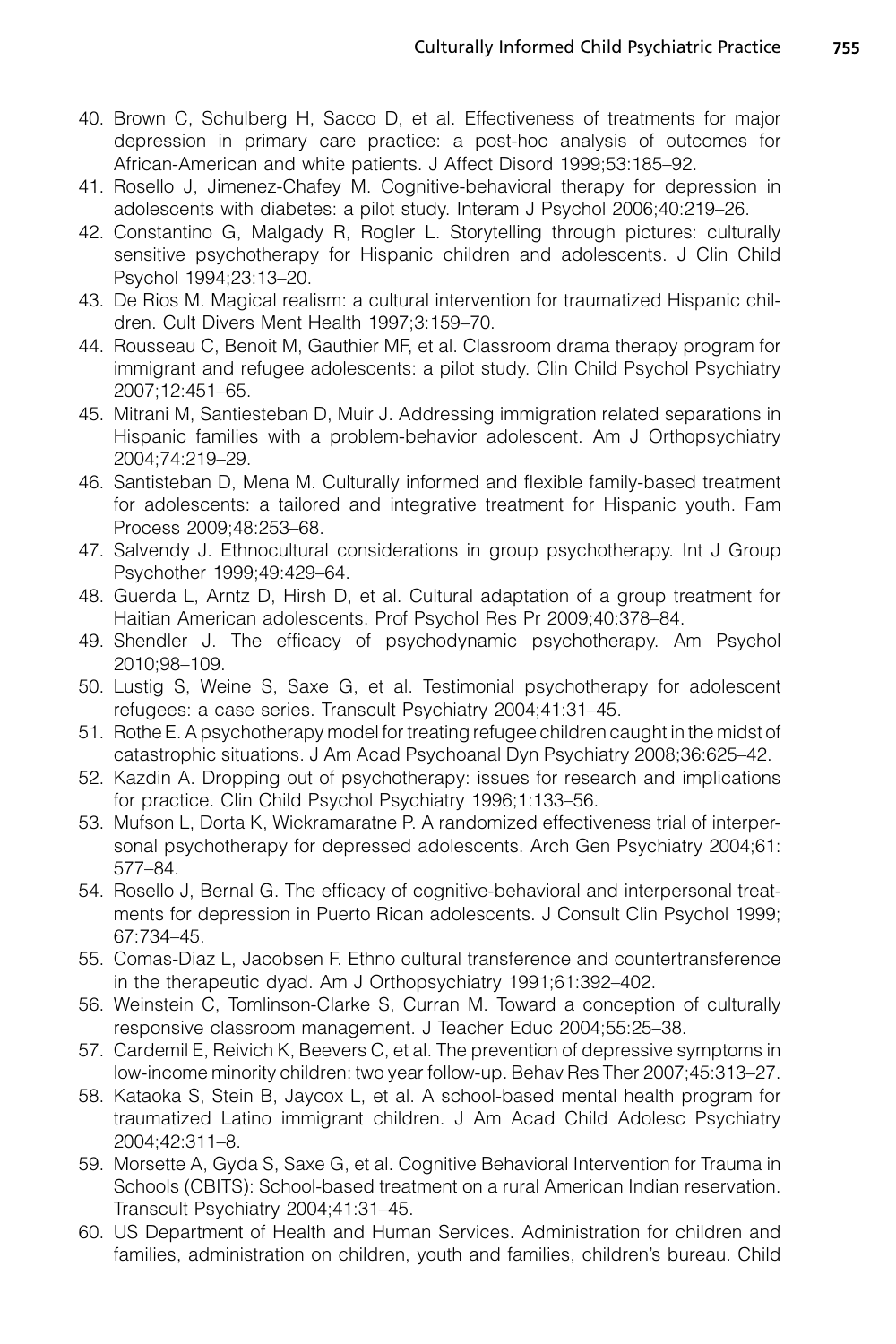<span id="page-17-0"></span>Maltreat 2007. Available at: [http://www.acf.hhs.gov/programs/cb/pubs/cm07/](http://www.acf.hhs.gov/programs/cb/pubs/cm07/index.htm) [index.htm.](http://www.acf.hhs.gov/programs/cb/pubs/cm07/index.htm) Accessed May 14, 2010.

- 61. Blumberg E, Landsverk J, Ellis-MacLeod E, et al. Use of the public mental health system by children in foster care: client characteristics and service use patterns. J Ment Health Adm 1996;23:389–405.
- 62. McCarthy J, Van Buren E, Irvine M. Child and family services reviews 2001–2004: a mental health analysis. Washington, DC: Georgetown University Center for Child and Human Development, National Technical Assistance Center for Children's Mental Health and the Technical Assistance Partnership for Child and Family Mental Health, American Institutes for Research; 2007.
- 63. Cross T, Earle K, Simmons D. Child abuse and neglect in Indian country: policy issues. Fam Soc 2000;81:49–58.
- 64. Pires S, Lazear K, Conlan L. A primer for child welfare. Washington, DC: National Technical Assistance Center for Children's Mental Health; Georgetown University Center for Child and Human Development; 2008.
- 65. dosReis S, Zito J, Safer D, et al. Mental health services for youths in foster care and disabled youths. Am J Public Health 2001;91:1094–9.
- 66. Harman J, Childs G, Kelleher K. Mental health care utilization and expenditures by children in foster care. Arch Pediatr Adolesc Med 2000;154:1114–7.
- 67. Halfon N, Zapeda A, Inkelas M. Mental health services for children in foster care. UCLA Center Healthier Children Fam Comm 2002;4:1–13.
- 68. McMillen J, Scott L, Zima B, et al. Use of mental health services among older youths in foster care. Psychiatr Serv 2004;55:811–7.
- 69. Clark H, Davis M. Transition to adulthood: a resource for assisting young people with emotional or behavioral difficulties. Baltimore (MD): Paul H. Brookes; 2000.
- 70. Courtney M, Barth R, Berrick J. Race and child welfare services: past research and future directions. Child Welfare 1996;75:99–137.
- 71. Leve L, Fisher P, Chamberlain P. Multidimensional treatment foster care as a preventive intervention to promote resiliency among youth in the child welfare system. J Pers 2009;77:1869–902.
- 72. Weiner D, Schneider A, Lyons J. Evidence based treatments for trauma among culturally diverse foster youth: Treatment retention and outcomes. Child Youth Serv Rev 2009;31:1199–205.
- 73. Hsia H, Bridges G, McHale R. Disproportionate minority confinement: 2002 update. Washington, DC: Department of Justice, Office of Juvenile Justice and Delinquency Prevention; 2004.
- 74. Kashani J, Jones M, Bumby K, et al. Youth violence: psychosocial risk factors, treatment, prevention, and recommendations. J Emot Behav Disord 1999;7:200–10.
- 75. Atkins D, Pumariega A, Montgomery L, et al. Mental health and incarcerated youth. I: Prevalence and nature of psychopathology. J Child Fam Stud 1999;8:193–204.
- 76. Teplin L, Abran K, McClelland G, et al. Psychiatric disorders in youth in juvenile detention. Arch Gen Psychiatry 2002;59:1133–43.
- 77. Shufelt J, Cocozza J. Youth with mental health disorders in the juvenile justice system: results from a multi-state prevalence study. Delmar (NY): National Center for Mental Health and Juvenile Justice Research and Program Brief; 2006. Available at: <http://www.ncmhjj.com/pdfs/publications/PrevalenceRPB.pdf>. Accessed August 14, 2010.
- 78. Rogers K, Zima B, Powell E, et al. Who is referred to mental health services in the juvenile justice system? J Child Fam Stud 2002;10(4):485–94.
- 79. Vander-Stoep A, Evens C, Taub J. Risk of juvenile justice system referral among children in a public mental health system. J Ment Health Adm 1997;24:428–42.